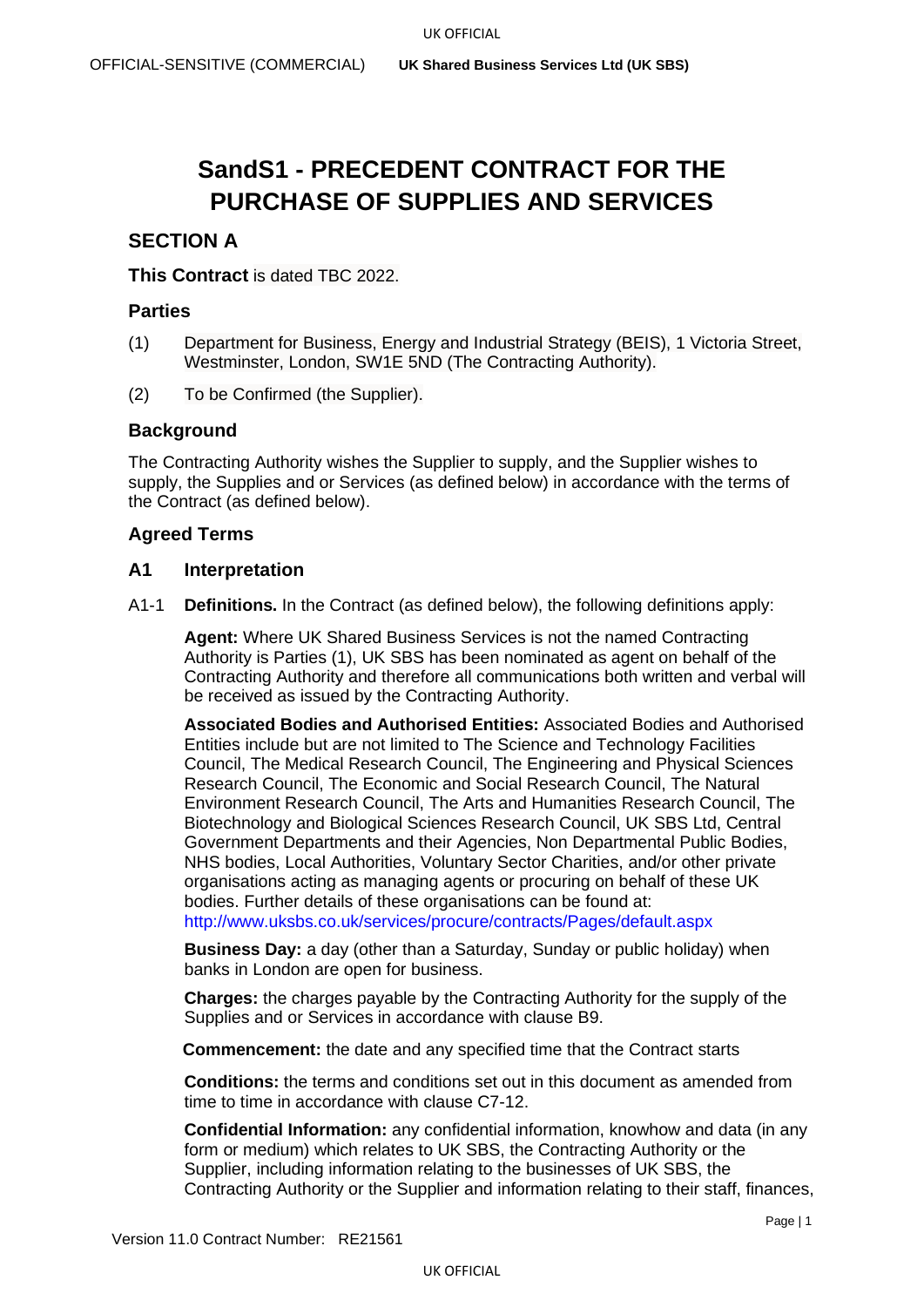policies and procedures. This includes information identified as confidential in the Order or the Special Conditions (if any).

**Contract:** the contract between the Contracting Authority and the Supplier for the supply of the Supplies and the Services, in accordance with these Conditions, any Special Conditions and the Order only.

**Contracting Authority:** [Enter Contracting Authority Name], as specified at Section A (1) and any replacement or successor organisation.

**Deliverables:** all Documents, products and materials developed by the Supplier or its agents, contractors and employees as part of or in relation to the Services in any form, including computer programs, data, reports and specifications (including drafts).

**Delivery Date**: (**Supplies**) the date or dates specified for delivery of the Supplies specified in the Order or, if no such date is specified, within 28 days of the date of the Order.

**Delivery Date** (Services): the date or dates specified in the Order when the Services shall commence as set out in the Order and until the end date specified in the Order.

**Delivery Location:** has the meaning set out in clause [B2-2-3.](#page-6-0)

**Delivery Note:** has the meaning set out in clause [B2-1-2.](#page-6-1)

**Document:** includes, in addition to any document in writing, any drawing, map, plan, diagram, design, picture or other image, tape, disk or other device or record embodying information in any form.

**EIR:** The Environmental Information Regulations 2004 together with any guidance and/or codes of practice issued by the Information Commissioner or relevant government department in relation to such regulations.

**FOIA:** The Freedom of Information Act 2000 and any subordinate legislation made under the Act from time to time, together with any guidance and/or codes of practice issued by the Information Commissioner or relevant government department in relation to such legislation.

**GDPR:** The General Data Protection Regulations as amended from time to time

**Information:** has the meaning given under section 84 of FOIA.

**Intellectual Property Rights:** all patents, rights to inventions, utility models, copyright and related rights (including moral rights), trademarks, service marks, trade, business and domain names, rights in trade dress or get-up, rights in goodwill or to sue for passing off, unfair competition rights, rights in designs, rights in computer software, database right, topography rights, rights in confidential information (including know-how and trade secrets) and any other intellectual property rights, in each case whether registered or unregistered and including all applications for and renewals or extensions of such rights, and all similar or equivalent rights or forms of protection in any part of the world.

**Order:** the Contracting Authority's order for the Supplies and or Services, as set out in the Contracting Authority's completed purchase order form (including any Specification) which is in the format of the pro forma order form attached at [Schedule 2.](#page-27-0) For the avoidance of doubt, if the Contracting Authority's purchase order form is not in the format of the pro forma order form at [Schedule 2,](#page-27-0) it will not constitute an Order.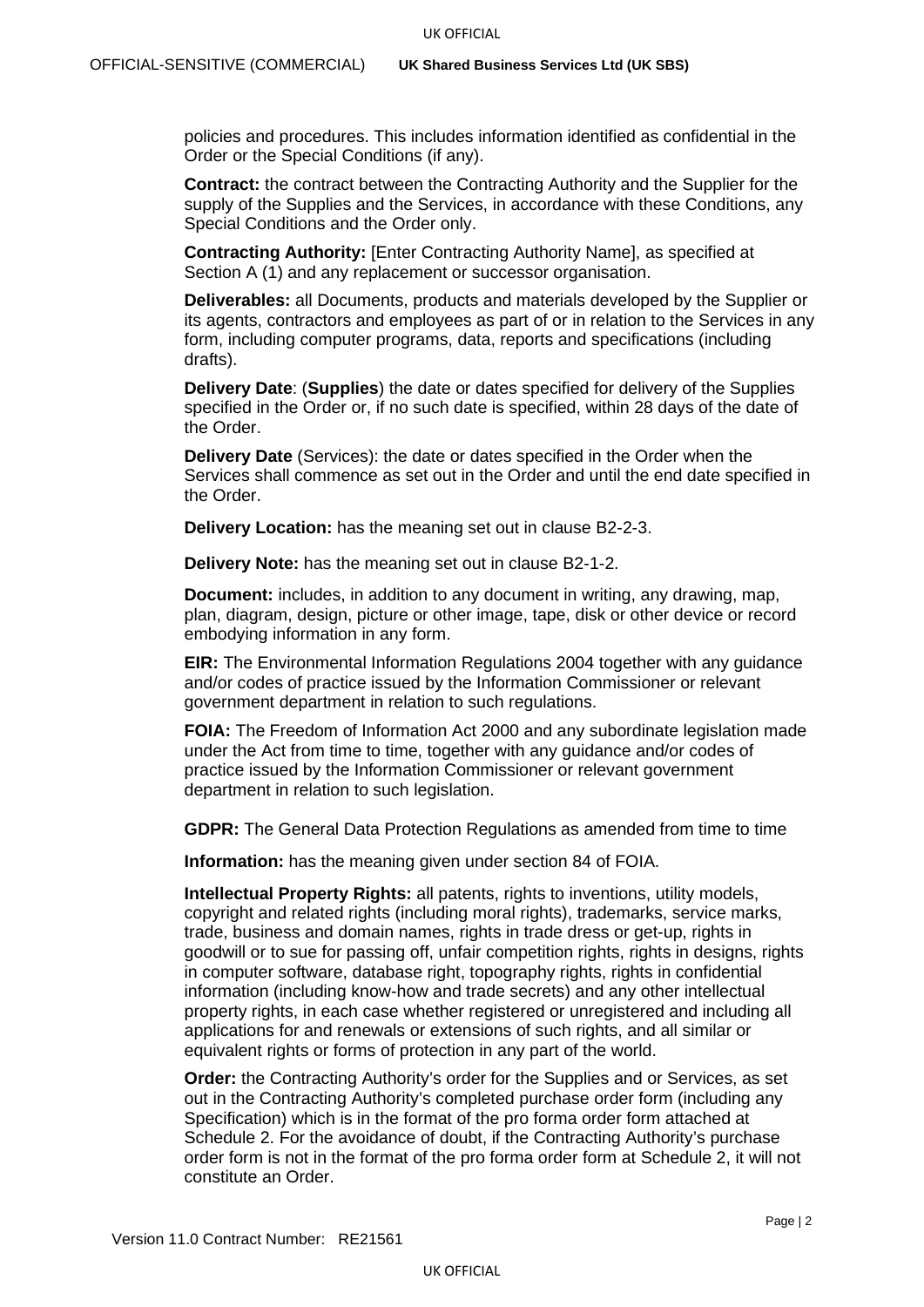**Public Body:** any part of the government of the United Kingdom including but not limited to the Northern Ireland Assembly and Executive Committee, the Scottish Executive and the National Assembly for Wales, local authorities, government ministers and government departments and government agencies.

**Request for Information:** a request for Information or an apparent request under FOIA or EIR.

**Scheme Effective Date:** the date on which the United Kingdom Research and Innovation become a legal entity.

**Services:** The Services, including without limitation any Deliverables and Supplies required to complete the Services, provided by the Supplier under the Contract as set out in the Order.

**Special Conditions:** the special conditions (if any) set out in [Schedule 1.](#page-26-0)

**Specification:** any specification for the Supplies and / or Services, including any related plans and drawings that is supplied to the Supplier by the Contracting Authority, or produced by the Supplier and agreed in writing by the Contracting Authority.

**Supplier or Suppliers:** the parties to the contract as named in Section A (2)

**Supplies:** any such thing that the Supplier is required to Deliver, that is not Services or Deliverables

**Supplier's Associate:** any individual or entity associated with the Supplier including, without limitation, the Supplier's subsidiary, affiliated or holding companies and any employees, agents or contractors of the Supplier and / or its subsidiary, affiliated or holding companies or any entity that provides Supplies and or Services for or on behalf of the Supplier.

**TUPE:** The Transfer of Undertakings (Protection of Employment) Regulations 2006 as amended or replaced from time to time.

**UKRI:** UK Research Council and Innovation, established as a body corporate in accordance with the Higher Education and Research Act 2017.

**UK SBS:** UK Shared Business Services Limited (a limited company registered in England and Wales with company number 06330639). Where UK SBS is not named as the Contracting Authority within section A (1), UK SBS will be acting as an agent on behalf of the Contracting Authority.

**Working Day:** any Business Day excluding 27, 28, 29, 30 and 31 December in any year.

- A1-2 **Construction**. In the Contract, unless the context requires otherwise, the following rules apply:
	- A1-2-1 A **person** includes a natural person, corporate or unincorporated body (whether or not having separate legal personality)
	- A1-2-2 A reference to a party includes its personal representatives, successors or permitted assigns.
	- A1-2-3 A reference to a statute or statutory provision is a reference to such statute or provision as amended or re-enacted. A reference to a statute or statutory provision includes any subordinate legislation made under that statute or statutory provision, as amended or re-enacted.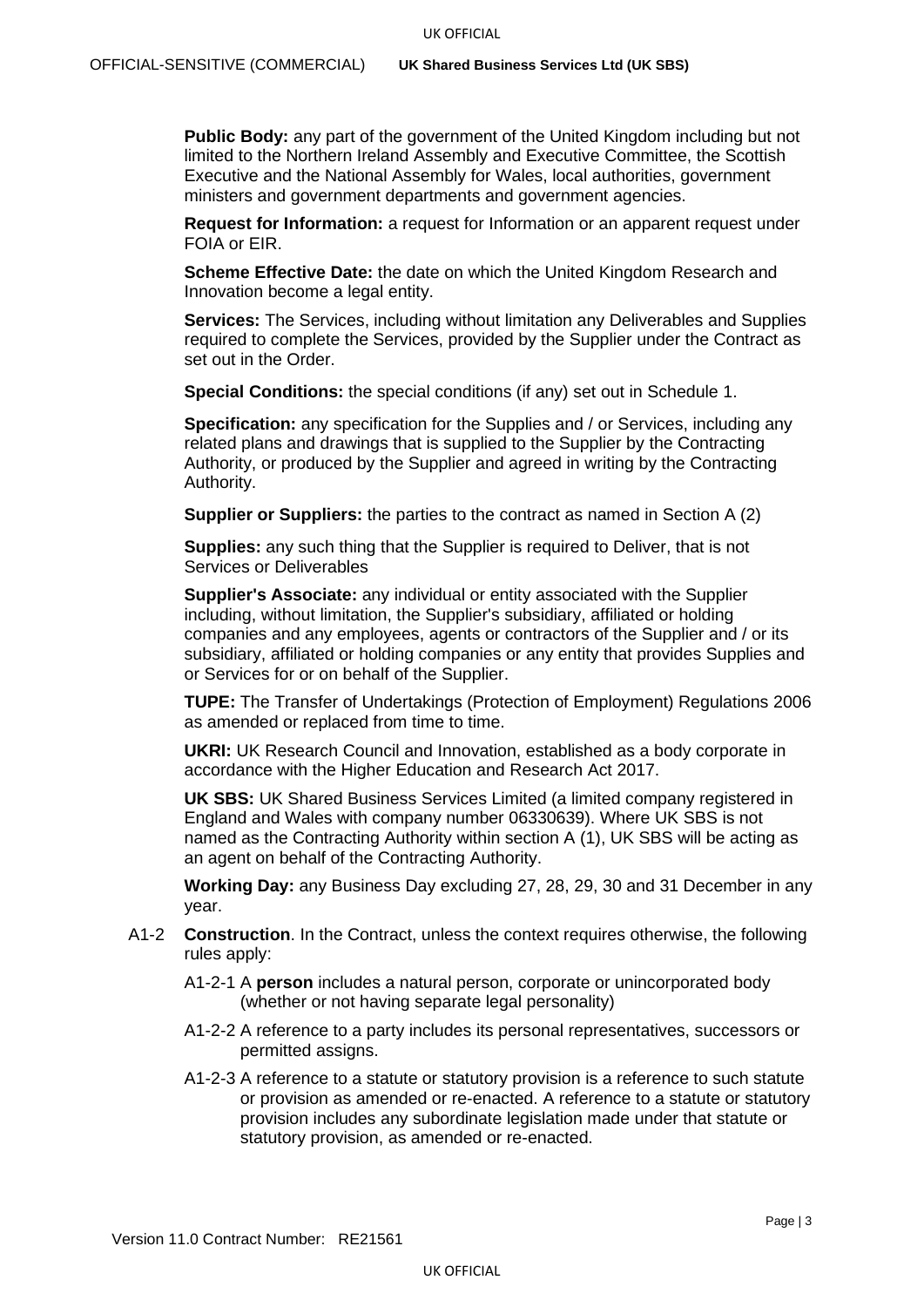A1-2-5 The headings in these Conditions are for ease of reference only and do not affect the interpretation or construction of the Contract.

A1-2-6 A reference to **writing** or **written** includes faxes and e-mails.

## **A2 Basis of Contract**

- A2-1 Where UK SBS is not the Contracting Authority, UK SBS is the agent of the Contracting Authority for the purpose of procurement and is authorised to negotiate and enter into contracts for the supply of Supplies and Services on behalf of the Contracting Authority. UK SBS will not itself be a party to, nor have any liability under, the Contract unless it is expressly specified as Contracting Authority in the Order.
- A2-2 The terms of this Contract, any Special Conditions and the Order apply to the Contract to the exclusion of all other terms and conditions, including any other terms that the Supplier seeks to impose or incorporate (whether in any quotation, confirmation of order, in correspondence or in any other context), or which are implied by trade, custom, practice or course of dealing.
- A2-3 If there is any conflict or inconsistency between the terms of this Contract, the Special Conditions (if any) and the Order (including any Specification), the terms of the Contract will prevail over the Special Conditions and the Special Conditions will prevail over the Order (including any Specification), in each case to the extent necessary to resolve that conflict or inconsistency.
- <span id="page-3-1"></span>A2-4 The Order constitutes an offer by the Contracting Authority to purchase the Supplies and Services in accordance with the terms of this Contract (and any Special Conditions). This offer shall remain valid for acceptance by the Supplier, in accordance with clause [A2-5,](#page-3-0) for 28 days from the date of the Order. Notwithstanding that after 28 days the offer will have expired, the Contracting Authority may, at its discretion, nevertheless treat the offer as still valid and may elect to accept acceptance by the Supplier, in accordance with clause [A2-5,](#page-3-0) as valid acceptance of the offer.
- <span id="page-3-0"></span>A2-5 Subject to clause [A2-4,](#page-3-1) the Order shall be deemed to be accepted on the date on which authorised representatives of both parties have signed a copy of this Contract, at which point the Contract shall come into existence. The Contract shall remain in force until all the parties' obligations have been performed in accordance with the Contract, at which point it shall expire, or until the Contract has been terminated in accordance with clause [A3.](#page-3-2)

## <span id="page-3-2"></span>**A3 Termination**

A3-1 The Contracting Authority or UK SBS acting as an agent on behalf of the Contracting Authority may terminate the Contract in whole or in part at any time before the Supplies or Services are provided with immediate effect by giving the Supplier written notice, whereupon the Supplier shall discontinue all work on the Contract. The Contracting Authority shall pay the Supplier fair and reasonable compensation for work-in-progress at the time of termination, but such compensation shall not include loss of anticipated profits or any consequential loss. The Supplier shall have a duty to mitigate its costs and shall on request provide proof of expenditure for any compensation claimed.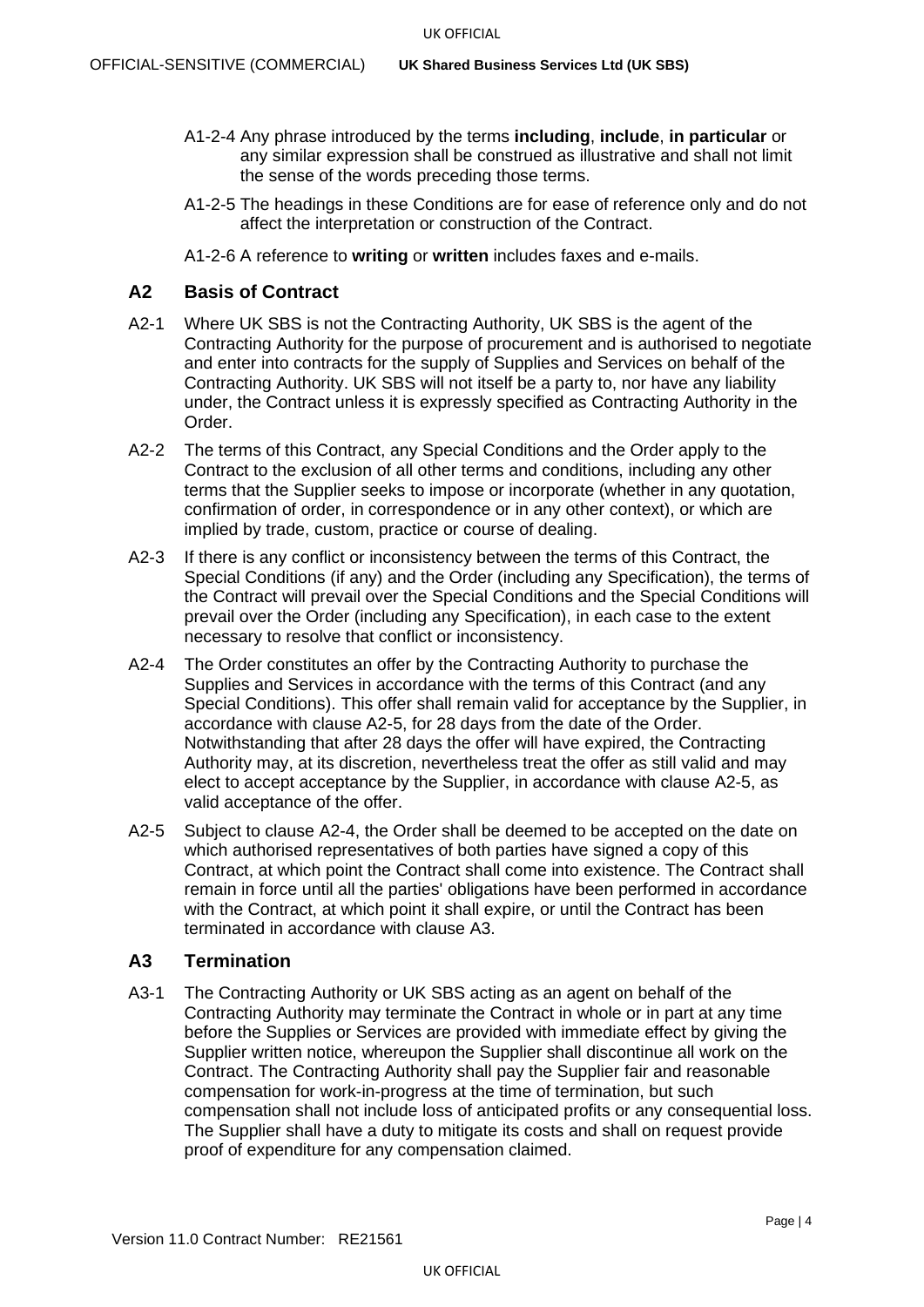- <span id="page-4-0"></span>A3-2 The Contracting Authority or UK SBS acting as an agent on behalf of the Contracting Authority may terminate the Contract with immediate effect by giving written notice to the Supplier if:
	- A3-2-1 the circumstances set out in clauses, [B3-1,](#page-7-0) [B6-1,](#page-10-0) [C3-1](#page-17-0) or [C4-1](#page-17-1) apply;
	- A3-2-2 the Supplier breaches any term of the Contract and (if such breach is remediable) fails to remedy that breach within 30 days of being notified in writing of the breach; or
	- A3-2-3 the Supplier suspends, or threatens to suspend, payment of its debts or is unable to pay its debts as they fall due or admits inability to pay its debts or (being a company) is deemed unable to pay its debts within the meaning of section 123 of the Insolvency Act 1986, or (being an individual) is deemed either unable to pay its debts or as having no reasonable prospect of so doing, in either case, within the meaning of section 268 of the Insolvency Act 1986, or (being a partnership) has any partner to whom any of the foregoing apply; or
	- A3-2-4 the Supplier commences negotiations with all or any class of its creditors with a view to rescheduling any of its debts, or makes a proposal for or enters into any compromise or arrangement with its creditors; or
	- A3-2-5 (being a company) a petition is filed, a notice is given, a resolution is passed, or an order is made, for or in connection with the winding up of the Supplier; or
	- A3-2-6 (being an individual) the Supplier is the subject of a bankruptcy petition or order; or
	- A3-2-7 a creditor or encumbrancer of the Supplier attaches or takes possession of, or a distress, execution, sequestration or other such process is levied or enforced on or sued against, the whole or any part of its assets and such attachment or process is not discharged within 14 days; or
	- A3-2-8 (being a company) an application is made to court, or an order is made, for the appointment of an administrator or if a notice of intention to appoint an administrator is given or if an administrator is appointed over the Supplier; or
	- A3-2-9 (being a company) a floating charge holder over the Supplier's assets has become entitled to appoint or has appointed an administrative receiver; or
	- A3-2-10 a person becomes entitled to appoint a receiver over the Supplier's assets or a receiver is appointed over the Supplier's assets; or
	- A3-2-11 any event occurs, or proceeding is taken, with respect to the Supplier in any jurisdiction to which it is subject that has an effect equivalent or similar to any of the events mentioned in clause [A3-2-3](#page-4-0) to clause [A3-2-10](#page-4-1) inclusive; or
	- A3-2-12 there is a change of control of the Supplier (within the meaning of section 1124 of the Corporation Tax Act 2010); or
	- A3-2-13 the Supplier suspends, or threatens to suspend, or ceases or threatens to cease to carry on, all or substantially the whole of its business; or
	- A3-2-14 the Supplier's financial position deteriorates to such an extent that in the Contracting Authority's opinion the Supplier's capability to adequately fulfil its obligations under the Contract has been placed in jeopardy; or
- <span id="page-4-2"></span><span id="page-4-1"></span>A3-3 Termination of the Contract, however arising, shall not affect any of the parties' rights and remedies that have accrued as at termination. Clauses which expressly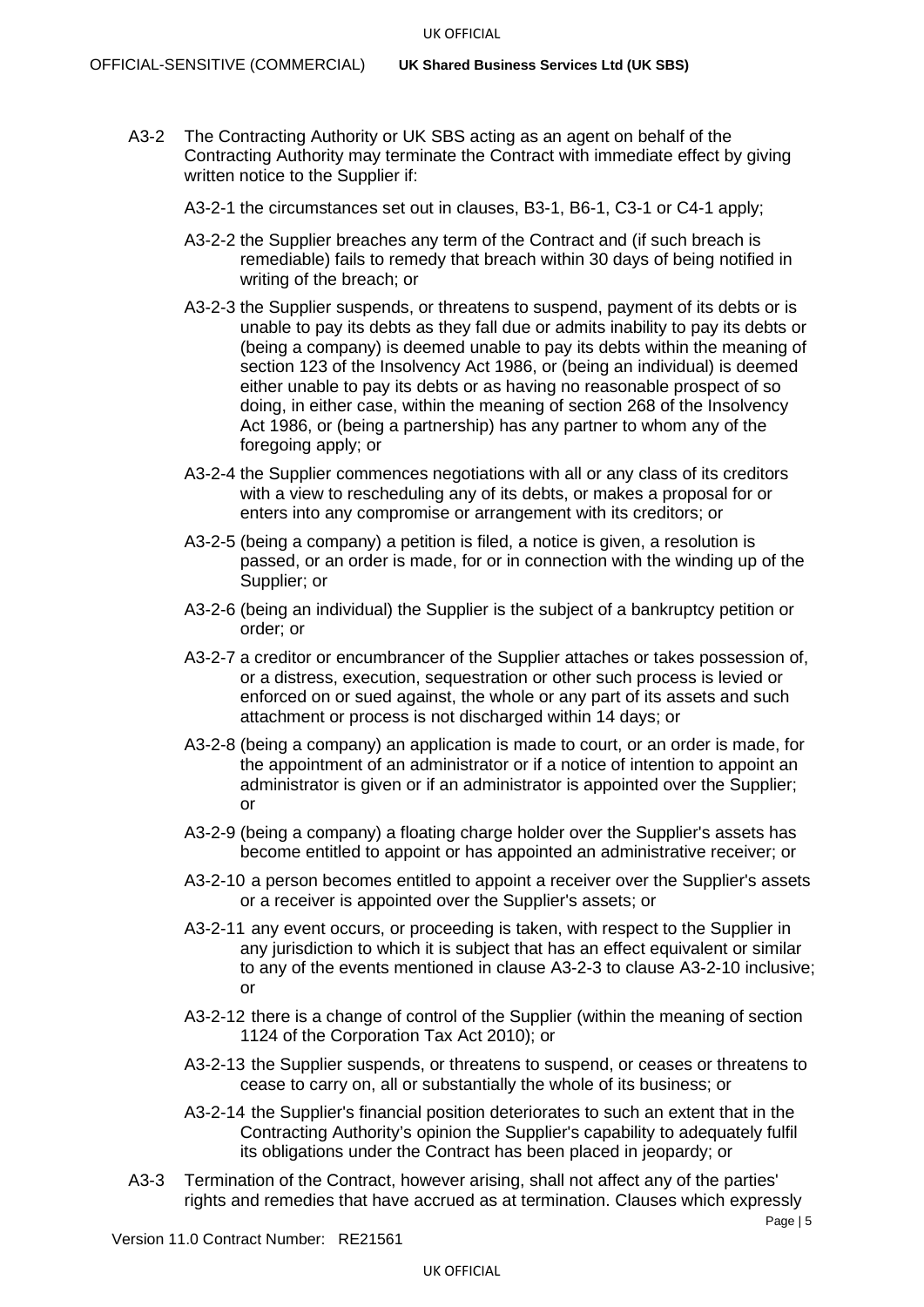or by implication survive termination or expiry of the Contract shall continue in full force and effect.

- A3-4 Without prejudice to clause [A3-3,](#page-4-2) clauses [B1,](#page-5-0) [B2,](#page-6-2) [B3,](#page-7-1) [B4,](#page-9-0) [B5,](#page-9-1) [B6,](#page-10-1) [B10,](#page-13-0) [B11,](#page-14-0) [B12,](#page-14-1) [B13,](#page-15-0) [B14,](#page-15-1) [C1,](#page-16-0) [C2,](#page-17-2) [C3,](#page-17-3) [C4,](#page-17-4) [C6](#page-18-0) and [C7](#page-19-0) shall survive the termination or expiry of the Contract and shall continue in full force and effect.
- A3-5 Upon termination or expiry of the Contract, the Supplier shall immediately:

A3-5-1 cease all work on the Contract;

- A3-5-2 deliver to the Contracting Authority all Deliverables and all work-in-progress whether or not then complete. If the Supplier fails to do so, then the Contracting Authority may enter the Supplier's premises and take possession of them. Until they have been returned or delivered, the Supplier shall be solely responsible for their safe keeping and will not use them for any purpose not connected with this Contract;
- A3-5-3 cease use of and return (or, at the Contracting Authority's or UK SBS's acting as an agent on behalf of the Contracting Authority's election, destroy) all of the Contracting Authority's Materials in the Supplier's possession or control; and
- A3-5-4 cease all use of, and delete all copies of, Contracting Authority's or UK SBS's confidential information.

## **SECTION B**

## <span id="page-5-0"></span>**B1 The Supplies**

- <span id="page-5-1"></span>B1-1 The Supplier shall supply all Supplies in accordance with the Contract. In particular, the Supplier warrants that the Supplies shall:
	- B1-1-1 correspond with their description in the Order (including any Special Conditions and any applicable Specification);
	- B1-1-2 be of satisfactory quality (within the meaning of the Sale of Goods Act 1979, as amended) and fit for any purpose held out by the Supplier or made known to the Supplier by the Contracting Authority or UK SBS acting as an agent on behalf of the Contracting Authority, expressly or by implication, and in this respect the Contracting Authority relies on the Supplier's skill and judgement;
	- B1-1-3 where applicable, be free from defects in design, material and workmanship and remain so for 36 months after delivery;
	- B1-1-4 comply with all applicable statutory and regulatory requirements relating to the manufacture, labelling, packaging, storage, handling and delivery of the Supplies;
	- B1-1-5 be supplied in accordance with all applicable legislation in force from time to time; and
	- B1-1-6 be destined for supply into, and fully compliant for use in, the United Kingdom (unless specifically stated otherwise in the Order).
- B1-2 The Supplier shall ensure that at all times it has and maintains all the licenses, permissions, authorisations, consents and permits that it needs to carry out its obligations under the Contract.
- B1-3 The Contracting Authority or UK SBS acting as an agent on behalf of the Contracting Authority shall have the right to inspect and test the Supplies at any time before delivery.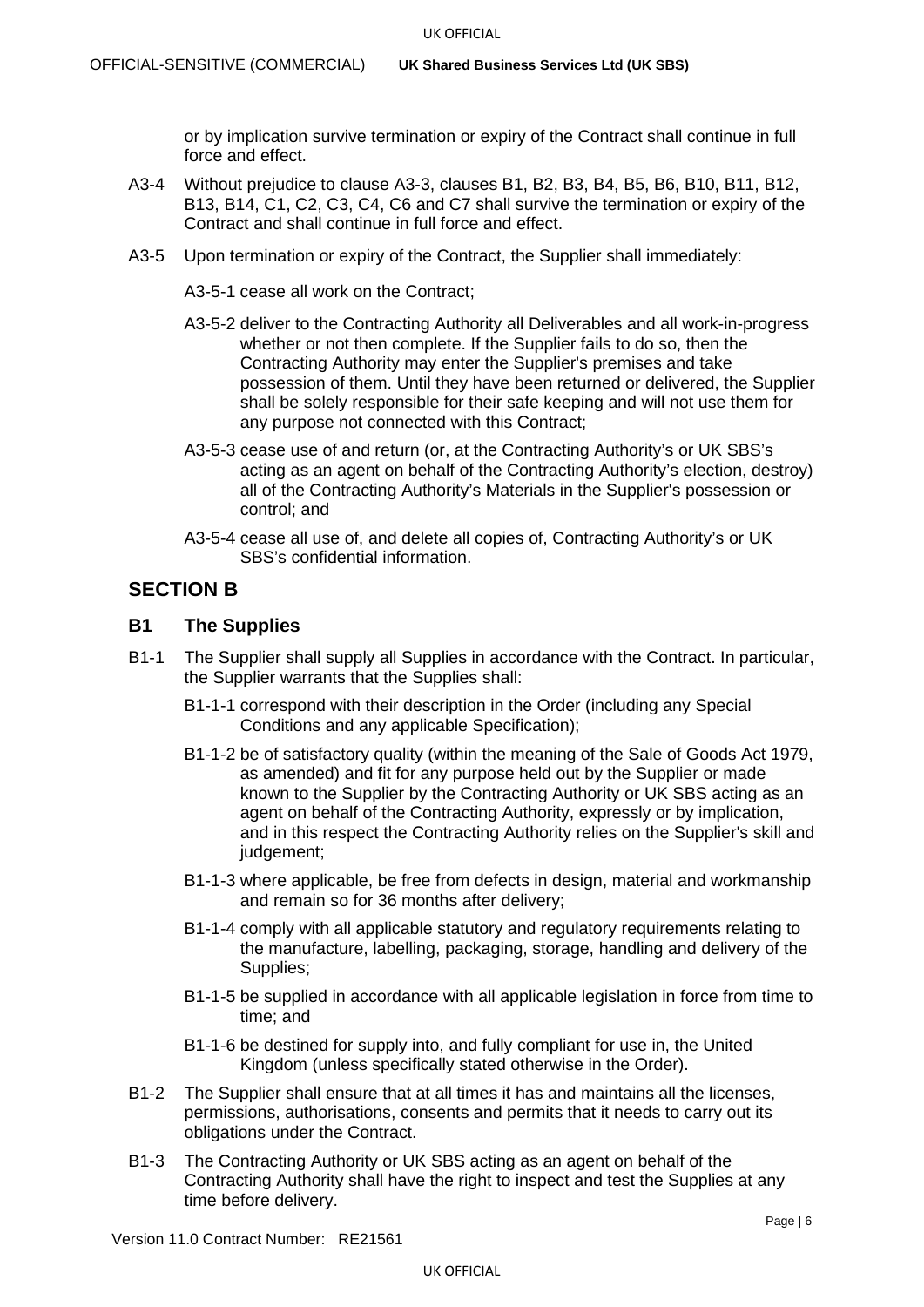- B1-4 If following such inspection or testing the Contracting Authority or UK SBS acting as an agent on behalf of the Contracting Authority considers that the Supplies do not conform or are unlikely to comply with the Supplier's undertakings at clause [B1-1,](#page-5-1) the Contracting Authority or UK SBS acting as an agent on behalf of the Contracting Authority shall inform the Supplier and the Supplier shall immediately take such remedial action as is necessary to ensure compliance.
- B1-5 Notwithstanding any such inspection or testing, the Supplier shall remain fully responsible for the Supplies and any such inspection or testing shall not reduce or otherwise affect the Supplier's obligations under the Contract, and the Contracting Authority or UK SBS acting as an agent on behalf of the Contracting Authority shall have the right to conduct further inspections and tests after the Supplier has carried out its remedial actions.
- B1-6 The Contracting Authority's rights under the Contract are without prejudice to and in addition to the statutory terms implied in favour of the Contracting Authority under the Sale of Goods Act 1979, the Supply of Goods and Services Act 1982 and any other applicable legislation as amended.

#### <span id="page-6-2"></span>**B2 Delivery**

- <span id="page-6-1"></span>B2-1 The Supplier shall ensure that:
	- B2-1-1 the Supplies are properly packed and secured in such manner as to enable them to reach their destination in good condition;
	- B2-1-2 each delivery of the Supplies is accompanied by a delivery note which shows the date of the Order, the Order number (if any), the type and quantity of the Supplies (including the code number of the Supplies, where applicable), special storage instructions (if any) and, if the Supplies are being delivered by instalments, the outstanding balance of Supplies remaining to be delivered (the **Delivery Note**); and
	- B2-1-3 if the Supplier requires the Contracting Authority to return any packaging material to the Supplier, that fact is clearly stated on the Delivery Note. Any such packaging material shall be returned to the Supplier at the Supplier's cost.
- B2-2 The Supplier shall deliver the Supplies:

B2-2-1 on the Delivery Date;

- B2-2-2 carriage paid;
- <span id="page-6-0"></span>B2-2-3 to the location or locations as is or are set out in the Order, or as instructed by the Contracting Authority or UK SBS acting as an agent on behalf of the Contracting Authority in writing prior to delivery (the **Delivery Location**);
- B2-2-4 During the Contracting Authority's normal business hours on a Working Day, or as instructed by the Contracting Authority or UK SBS acting as an agent on behalf of the Contracting Authority.
- B2-3 Delivery of the Supplies shall be completed on the completion of unloading the Supplies at the Delivery Location and in accordance with the provisions of this clause [B2.](#page-6-2) The Supplier will unload the Supplies at its own risk as directed by the Contracting Authority or UK SBS acting as an agent on behalf of the Contracting Authority. The Supplies will remain at the risk of the Supplier until delivery to the Contracting Authority (including unloading) is complete, including that the Supplier has obtained sign-off of the Delivery Note by or on behalf of the Contracting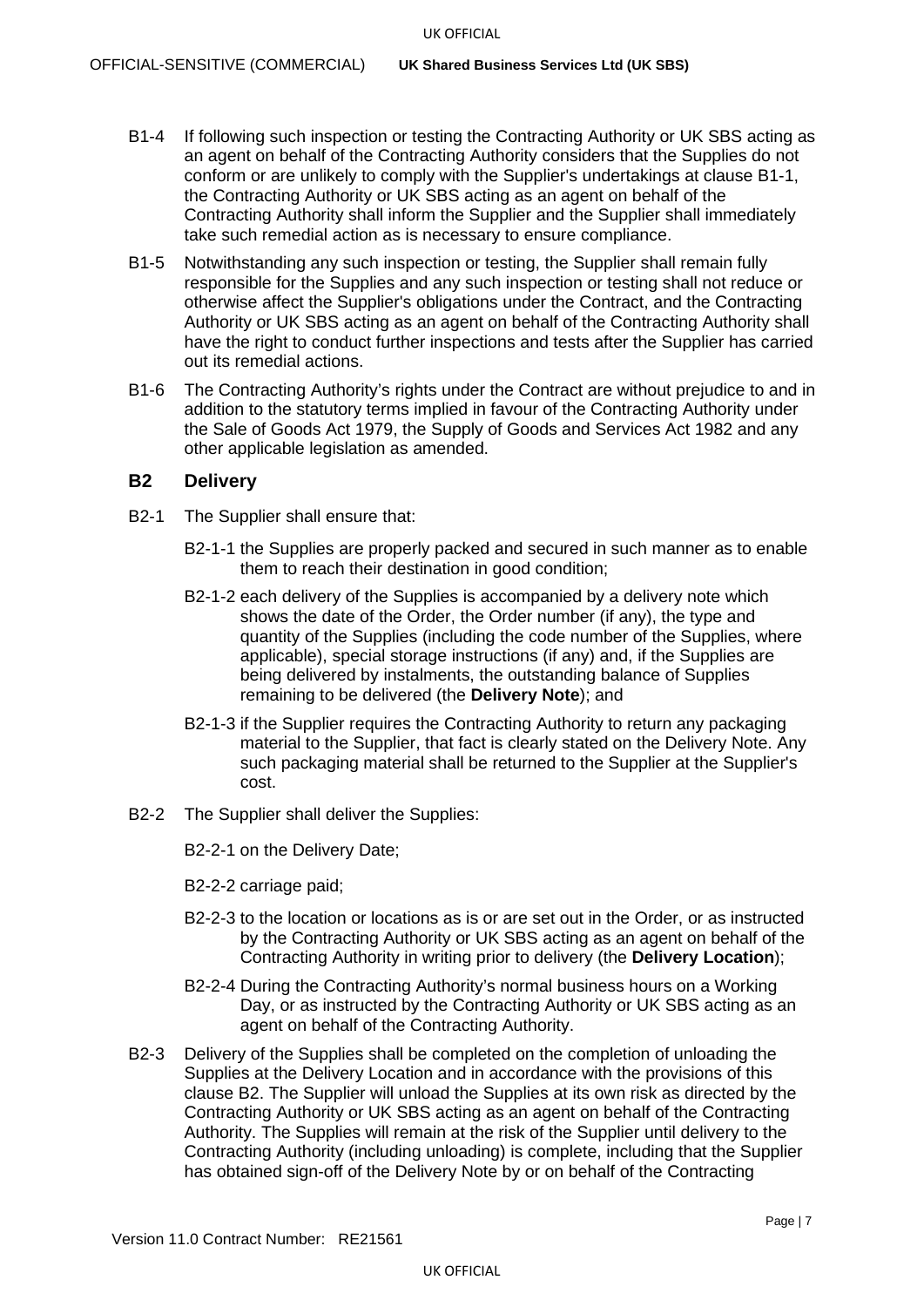Authority, at which point ownership of the Supplies shall transfer to the Contracting Authority.

- B2-4 If the Supplier delivers to the Contracting Authority more than the quantity of Supplies ordered, the Contracting Authority will not be bound to pay for the excess and any excess will remain at the Supplier's risk and will be returnable to the Supplier at the Supplier's expense.
- B2-5 If the Supplier delivers more or less than the quantity of Supplies ordered, and the Contracting Authority accepts the delivery, a pro rata adjustment shall be made to the invoice for the Supplies.
- B2-6 The Supplier shall not deliver the Supplies in instalments without prior written consent from the Contracting Authority's or UK SBS acting as an agent on behalf of the Contracting Authority's. Where it is agreed that the Supplies are to be delivered in instalments, they may be invoiced and paid for separately. However, failure by the Supplier to deliver any one instalment on time, or at all, or any defect in an instalment, shall entitle the Contracting Authority to the remedies set out in clause [B3.](#page-7-1)
- B2-7 The Supplier shall:
	- B2-7-1 obtain, at its risk and expense, any export and import licenses or other authorisations necessary for the export and import of the Supplies and their transit through any country or territory; and
	- B2-7-2 deal with all customs formalities necessary for the export, import and transit of the Supplies, and will bear the costs of complying with those formalities and all duties, taxes and other charges payable for export, import and transit.
- B2-8 Without prejudice to the Contracting Authority's statutory rights, the Contracting Authority will not be deemed to have accepted any Supplies until the Contracting Authority has had at least 14 Working Days after delivery to inspect them and the Contracting Authority also has the right to reject any Supplies as though they had not been accepted for 14 Working Days after any latent defect in the Supplies has become apparent.
- B2-9 If, in connection with the supply of the Supplies, the Contracting Authority permits any employees or representatives of the Supplier to have access to any of the Contracting Authority's premises, the Supplier will ensure that, whilst on the Contracting Authority's premises, the Supplier's employees and representatives comply with:
	- B2-9-1 all applicable health and safety, security, environmental and other legislation which may be in force from time to time; and
	- B2-9-2 any Contracting Authority policy, regulation, code of practice or instruction relating to health and safety, security, the environment or access to and use of any Contracting Authority laboratory, facility or equipment which is brought to their attention or given to them whilst they are on Contracting Authority's premises by any employee or representative of the Contracting Authority.

#### <span id="page-7-1"></span>**B3 Supplies - Remedies**

<span id="page-7-0"></span>B3-1 If the Supplies, or any part of them, including any instalment(s), are not delivered on the Delivery Date, or do not comply with the undertakings set out in clause [B1-1](#page-5-1) or any requirements set out in the Special Conditions (if any), or the Supplier has otherwise not supplied the Supplies in accordance with, or the Supplier has failed to comply with, any of the terms of the Contract, then, without limiting any of its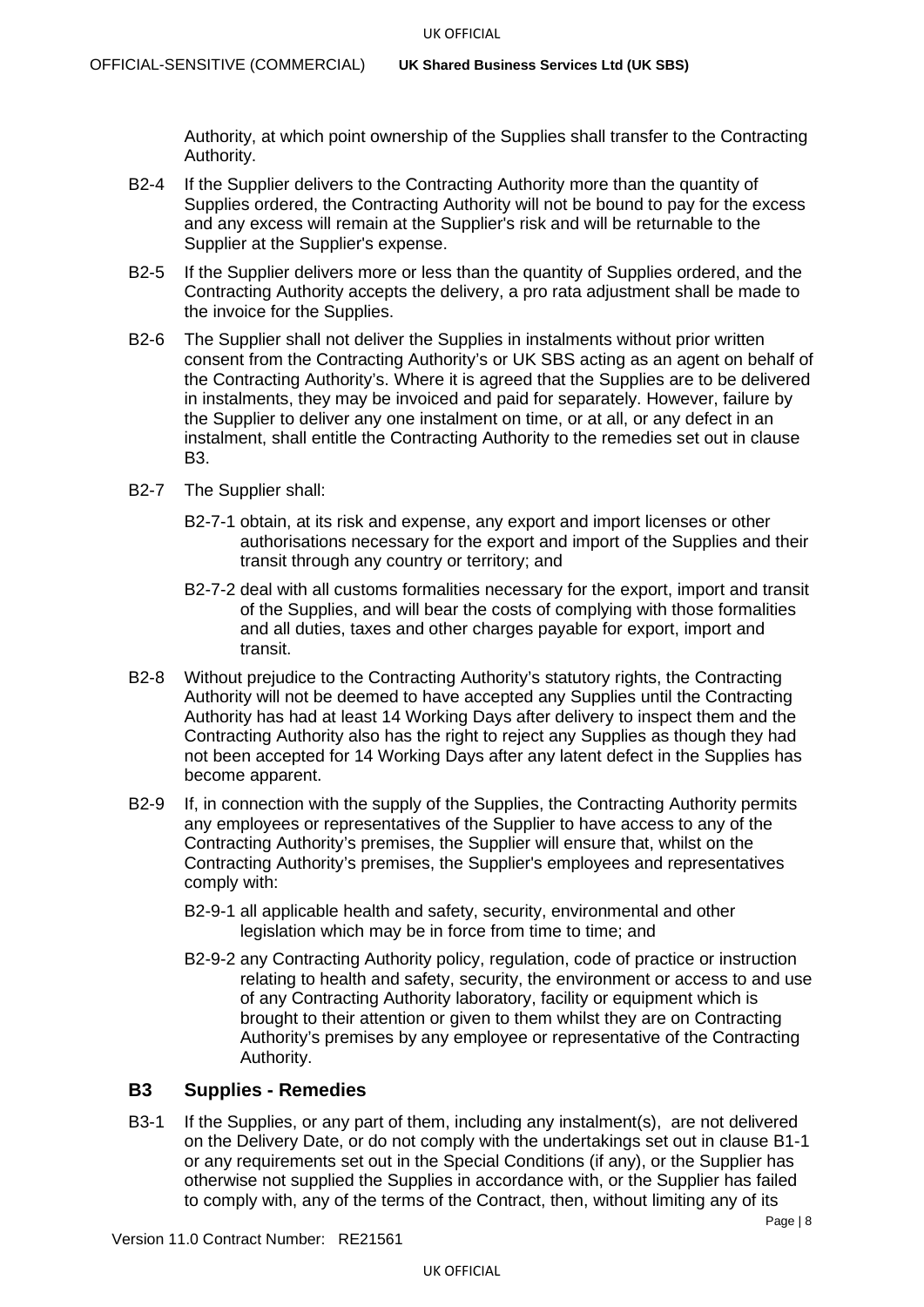other rights or remedies, the Contracting Authority or UK SBS acting as an agent on behalf of the Contracting Authority shall have the right, at their discretion, to any one or more of the following remedies, whether or not it has accepted the Supplies or any part of them:

- B3-1-1 to terminate the Contract in whole or in part without liability to the Supplier;
- B3-1-2 at its discretion reject any of the Supplies which have been delivered by the Delivery Date and refuse to accept any subsequent delivery of Supplies that the Supplier attempts to make (and any such rejected Supplies shall be stored and are returnable at the Supplier's sole risk and expense);
- B3-1-3 purchase substitute Supplies from elsewhere;
- B3-1-4 accept late delivery of the Supplies;
- B3-1-5 to require the Supplier to remedy any defect in, repair or replace the rejected Supplies, or to provide a full refund of the price of the rejected Supplies;
- B3-1-6 to recover from the Supplier any costs incurred by the Contracting Authority or UK SBS acting as an agent on behalf of the Contracting Authority in obtaining substitute Supplies from a third party; and
- B3-1-7 to claim damages for any other costs, loss or expenses incurred by the Contracting Authority or UK SBS acting as an agent on behalf of the Contracting Authority which are in any way attributable to the Supplier's failure to carry out its obligations under the Contract.
- B3-2 These Conditions shall apply to any repaired or replacement Supplies supplied by the Supplier.
- <span id="page-8-0"></span>B3-3 The Supplier shall indemnify, and shall keep indemnified, the Contracting Authority or UK SBS acting as an agent on behalf of the Contracting Authority, in full and hold the Contracting Authority and UK SBS harmless against all claims, costs, expenses, damages and losses, whether direct or indirect (including loss of profits, loss of business, depletion of goodwill and similar losses), including any interest, penalties, and legal and other professional fees and expenses awarded against or incurred or paid by the Contracting Authority or UK SBS acting as an agent on behalf of the Contracting Authority as a result of or in connection with:
	- B3-3-1 any claim made against the Contracting Authority or UK SBS for actual or alleged infringement of a third party's intellectual property rights arising out of, or in connection with, the manufacture, supply or use of the Supplies, to the extent that the claim is attributable to the acts or omissions of the Supplier, its employees, agents or subcontractors;
	- B3-3-2 any claim made against the Contracting Authority or UK SBS by a third party arising out of, or in connection with, the supply of the Supplies, to the extent that such claim arises out of the breach, negligent performance or failure or delay in performance of the Contract by the Supplier, its employees, agents or subcontractors; and
	- B3-3-3 any claim made against the Contracting Authority or UK SBS by a third party for death, personal injury or damage to property arising out of, or in connection with, defects in Supplies, to the extent that the defect in the Supplies is attributable to the acts or omissions of the Supplier, its employees, agents or subcontractors.

This clause [B3-3](#page-8-0) shall survive termination or expiry of the Contract.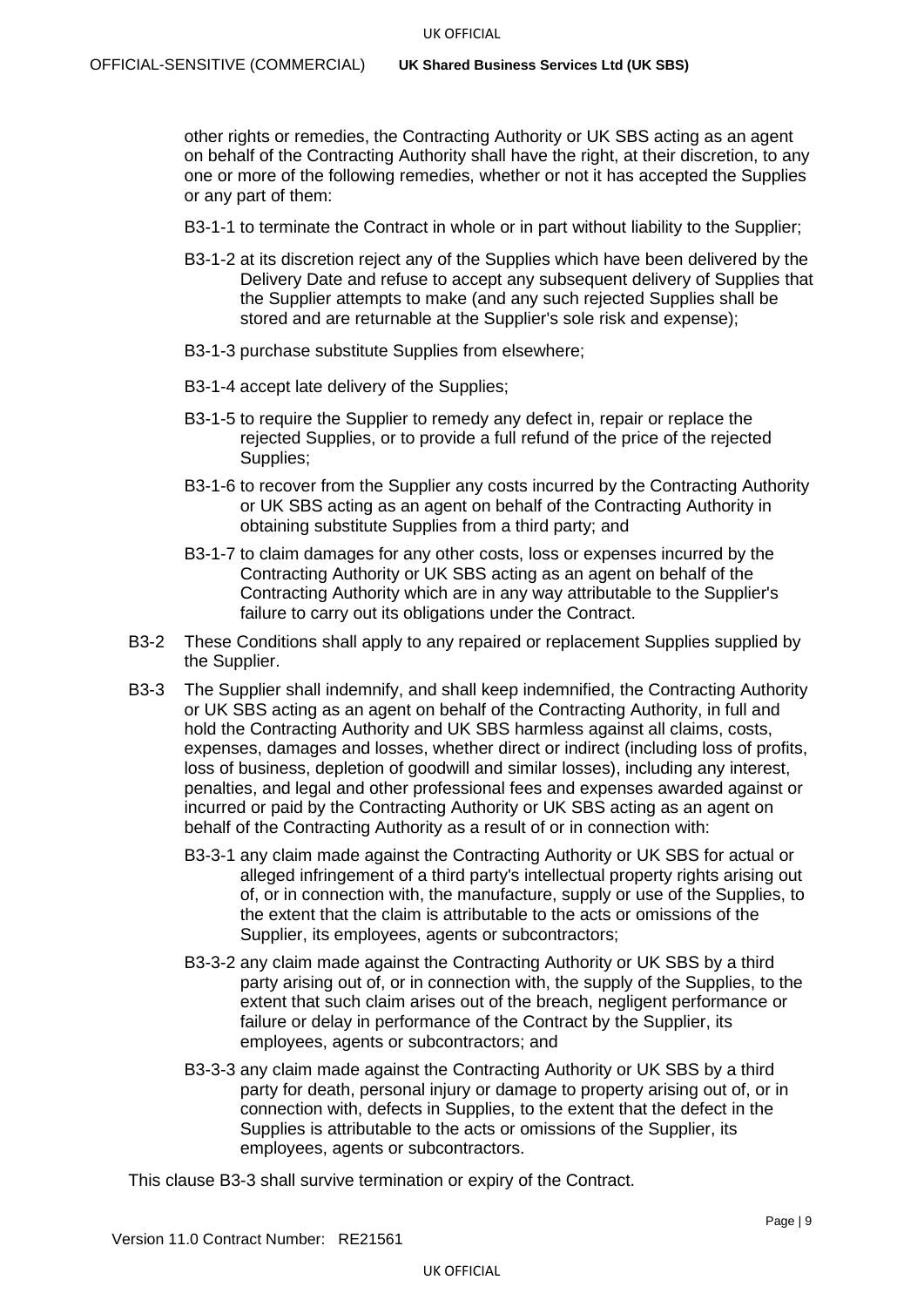B3-4 The Contracting Authority's rights and remedies under these Conditions are in addition to its rights and remedies implied by statute and common law.

## <span id="page-9-0"></span>**B4 Title, Risk and Use**

- B4-1 Title and risk in the Supplies shall pass to the Contracting Authority on completion of delivery.
- B4-2 The Supplier warrants that it has full clear and unencumbered title to the Supplies and that upon completion of delivery the Supplier has full and unrestricted rights to sell and transfer absolutely all Supplies to the Contracting Authority.

## <span id="page-9-1"></span>**B5 Supply of Services**

- B5-1 The Supplier shall from the date set out in the Contract and until the end date specified in the Contract provide the Services to the Contracting Authority in accordance with the terms of the Contract.
- B5-2 The Supplier shall meet any performance dates for the Services (including the delivery of Deliverables) specified in the Order (including any Special Conditions and any applicable Specification) or notified to the Supplier by the Contracting Authority or UK SBS acting as an agent on behalf of the Contracting Authority.
- B5-3 In providing the Services, the Supplier shall:
	- B5-3-1 co-operate with the Contracting Authority in all matters relating to the Services, and comply with all instructions of the Contracting Authority or UK SBS acting as an agent on behalf of the Contracting Authority;
	- B5-3-2 perform the Services with the best care, skill and diligence in accordance with best practice in the Supplier's industry, profession or trade
	- B5-3-3 use personnel who are suitably skilled and experienced to perform tasks assigned to them, and in sufficient number to ensure that the Supplier's obligations are fulfilled in accordance with this Contract;
	- B5-3-4 ensure that the Services and Deliverables will conform with all descriptions and specifications set out in the Contract (including any Special Conditions and any applicable Specification), and that the Deliverables shall be fit for any purpose expressly or impliedly made known to the Supplier by the Contracting Authority or UK SBS acting as an agent on behalf of the Contracting Authority;
	- B5-3-5 provide all equipment, tools and vehicles and such other items as are required to provide the Services;
	- B5-3-6 use the best quality Supplies, materials, standards and techniques, and ensure that the Deliverables, and all Supplies and materials supplied and used in the Services or transferred to the Contracting Authority, will be free from defects in workmanship, installation and design;
	- B5-3-7 obtain and at all times maintain all necessary licenses and consents, and comply with all applicable laws and regulations;
	- B5-3-8 observe all health and safety rules and regulations and any other security requirements that apply at any of the Contracting Authority's premises; and
	- B5-3-9 not do or omit to do anything which may cause the Contracting Authority to lose any license, authority, consent or permission on which it relies for the purposes of conducting its business, and the Supplier acknowledges that the Contracting Authority may rely or act on the Services.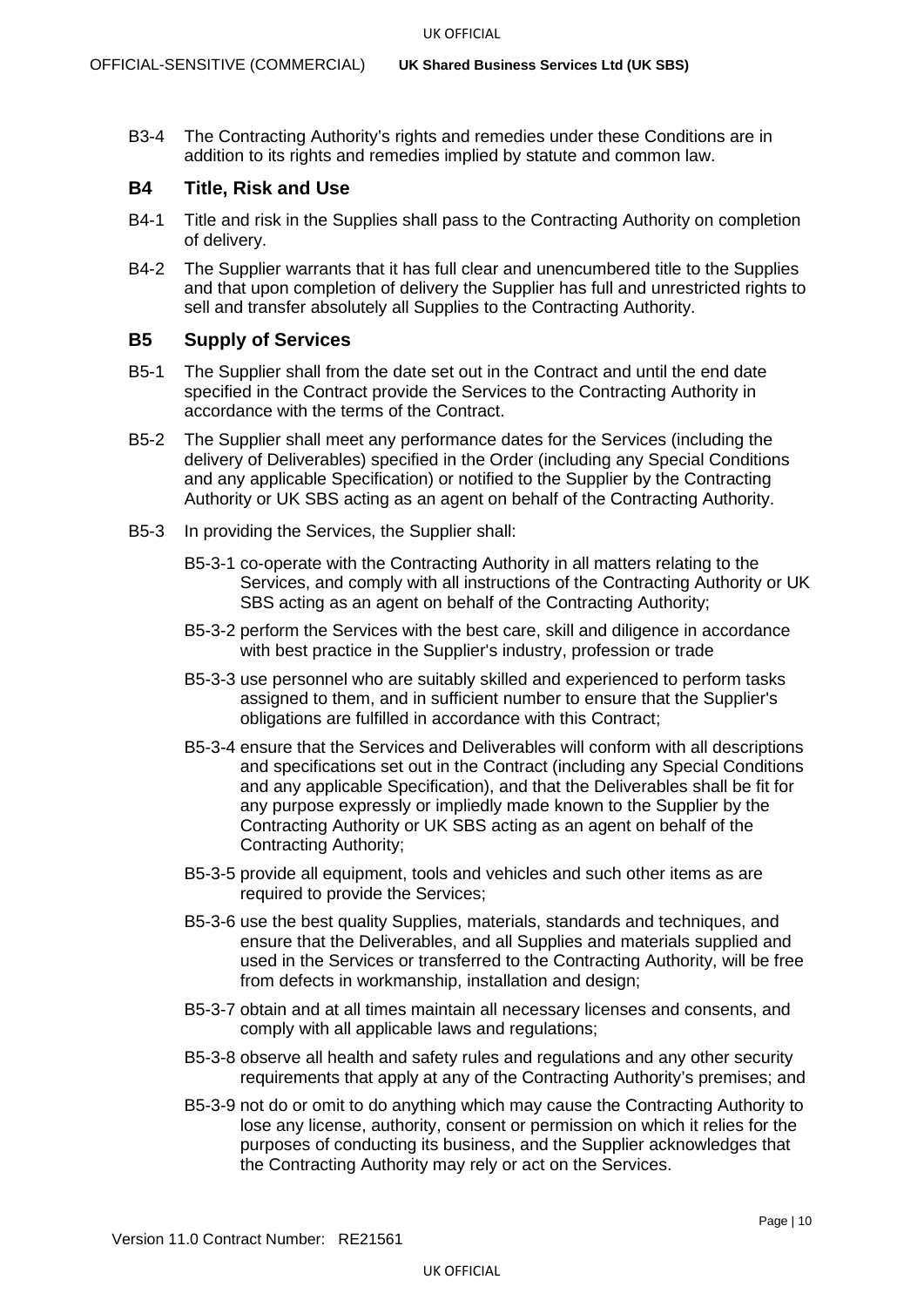- B5-4 The Contracting Authority's rights under the Contract are without prejudice to and in addition to the statutory terms implied in favour of the Contracting Authority under the Supply of Supplies and Services Act 1982 and any other applicable legislation as amended.
- B5-5 Without prejudice to the Contracting Authority's statutory rights, the Contracting Authority will not be deemed to have accepted any Deliverables until the Contracting Authority has had at least 14 Working Days after delivery to inspect them and the Contracting Authority also has the right to reject any Deliverables as though they had not been accepted for 14 Working Days after any latent defect in the Deliverables has become apparent.
- B5-6 If, in connection with the supply of the Services, the Contracting Authority permits any employees or representatives of the Supplier to have access to any of the Contracting Authority's premises, the Supplier will ensure that, whilst on the Contracting Authority's premises, the Supplier's employees and representatives comply with:
	- B5-6-1 all applicable health and safety, security, environmental and other legislation which may be in force from time to time; and
	- B5-6-2 any Contracting Authority policy, regulation, code of practice or instruction relating to health and safety, security, the environment or access to and use of any Contracting Authority laboratory, facility or equipment which is brought to their attention or given to them whilst they are on Contracting Authority's premises by any employee or representative of the Contracting Authority`.
- <span id="page-10-2"></span>B5-7 The Supplier warrants that the provision of Services shall not give rise to a transfer of any employees of the Supplier or any third party to the Contracting Authority or UK SBS acting as an agent on behalf of the Contracting Authority pursuant to TUPE.

#### <span id="page-10-1"></span>**B6 Services – Remedies**

- <span id="page-10-0"></span>B6-1 If the Supplier fails to perform the Services by the applicable dates, the Contracting Authority or UK SBS acting as an agent on behalf of the Contracting Authority shall, without limiting its other rights or remedies, have one or more of the following rights:
	- B6-1-1 to terminate the Contract with immediate effect by giving written notice to the Supplier;
	- B6-1-2 to refuse to accept any subsequent performance of the Services (including delivery of Deliverables) which the Supplier attempts to make;
	- B6-1-3 to recover from the Supplier any costs incurred by the Contracting Authority or UK SBS acting as an agent on behalf of the Contracting Authority in obtaining substitute Services from a third party;
	- B6-1-4 where the Contracting Authority has paid in advance for Services that have not been provided by the Supplier, to have such sums refunded by the Supplier; or
	- B6-1-5 to claim damages for any additional costs, loss or expenses incurred by the Contracting Authority or UK SBS acting as an agent on behalf of the Contracting Authority which are in any way attributable to the Supplier's failure to meet such dates.
- B6-2 These Conditions shall extend to any substituted or remedial Services provided by the Supplier.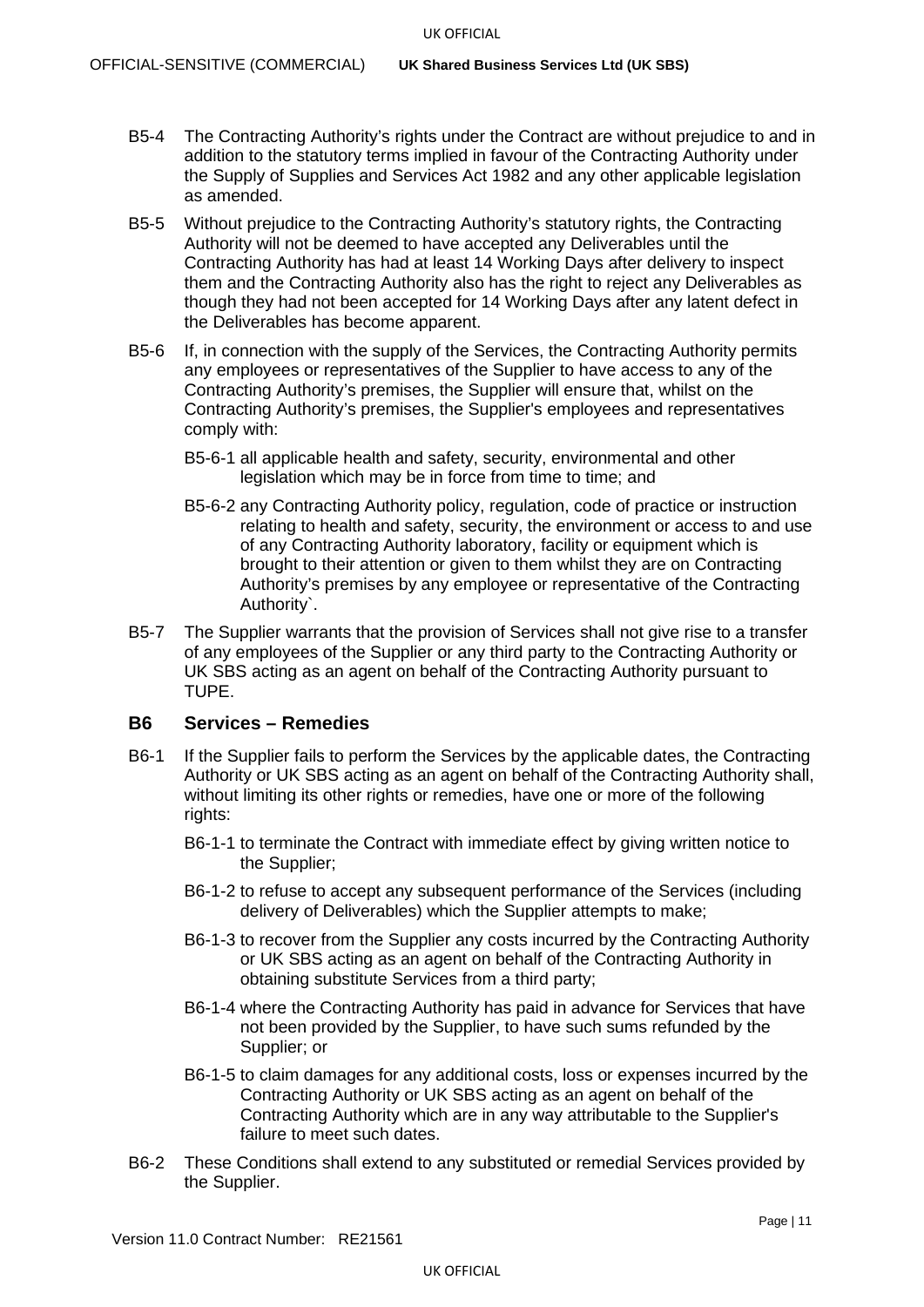B6-3 The Contracting Authority's rights under this Contract are in addition to its rights and remedies implied by statute and common law.

#### **B7 Contracting Authority Obligations**

- B7-1 The Contracting Authority shall:
	- B7-1-1 provide the Supplier with reasonable access at reasonable times to the Contracting Authority's premises for the purpose of providing the Services; and
	- B7-1-2 provide such information to the Supplier as the Supplier may reasonably request and the Contracting Authority considers reasonably necessary for the purpose of providing the Services.

## **B8 Supplies Price and Payment**

- B8-1 The price of the Supplies shall be the price set out in the Order.
- B8-2 The price of the Supplies excludes amounts in respect of value added tax (**VAT**) or other applicable sales tax, but includes the costs of all materials, costs charges, expenses, packaging, insurance and carriage of the Supplies. No extra charges shall be effective unless agreed in writing and signed by or on behalf of the Contracting Authority.
- B8-3 The Contracting Authority shall, on receipt of a valid VAT invoice from the Supplier, pay to the Supplier such additional amounts in respect of VAT as are chargeable on the supply of the Supplies at the statutory rate in force at the relevant time.
- B8-4 The Supplier may invoice the Contracting Authority for the Supplies on or at any time after the completion of delivery.
- B8-5 The Contracting Authority shall pay correctly rendered invoices within 30 days of receipt of the invoice. Payment shall be made to the bank account nominated in writing by the Supplier unless the Contracting Authority agrees in writing to another payment method.
- B8-6 The Supplier shall not be entitled to assert any credit, set-off or counterclaim against the Contracting Authority in order to justify withholding payment of any such amount in whole or in part. The Contracting Authority may, without limiting any other rights or remedies it may have, set off any amount owed to it by the Supplier against any amounts payable by it to the Supplier under the Contract.
- B8-7 The Supplier acknowledges and agrees that it will pay correctly rendered invoices from any of its Suppliers or other sub-contractors within 30 days of receipt of the invoice.

## <span id="page-11-0"></span>**B9 Services Charges and Payment**

- B9-1 The Charges for the Services shall be set out in the Order and shall be the full and exclusive remuneration of the Supplier in respect of the performance of the Services. Unless otherwise agreed in writing by the Contracting Authority or UK SBS acting as an agent on behalf of the Contracting Authority, the Charges shall include every cost and expense of the Supplier directly or indirectly incurred in connection with the performance of the Services.
- <span id="page-11-1"></span>B9-2 Where the Order states that the Services are to be provided on a time and materials basis, the Charges for those Services will be calculated as follows:
	- B9-2-1 the charges payable for the Services will be calculated in accordance with the Supplier's standard daily fee rates (as at the date of the Order), subject to any discount specified in the Order;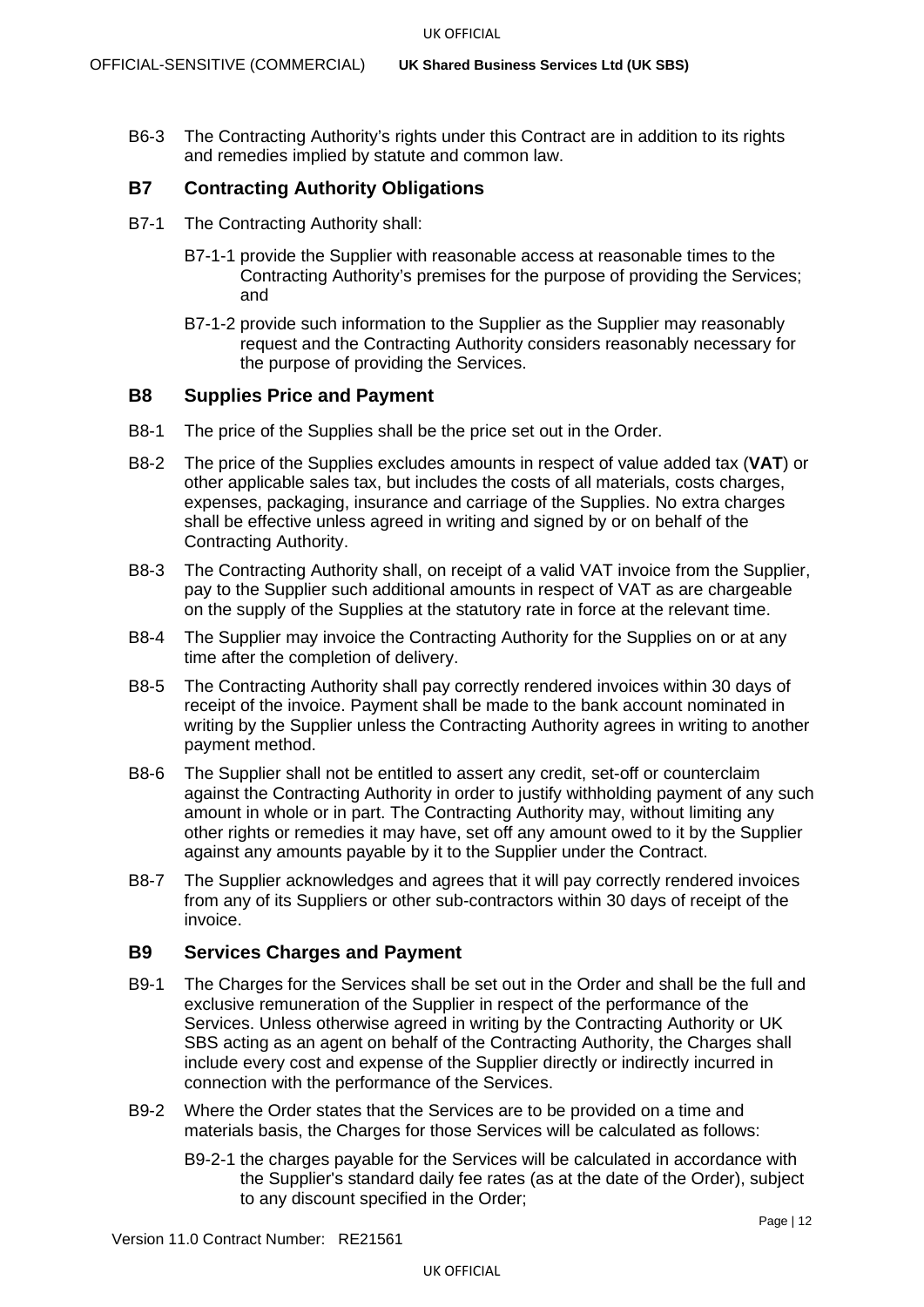- B9-2-2 the Supplier's standard daily fee rates for each individual person will be calculated on the basis of an eight-hour day worked between such hours and on such days as are agreed by the Contracting Authority or UK SBS acting as an agent on behalf of the Contracting Authority and the Supplier;
- B9-2-3 the Supplier will not be entitled to charge pro-rata for part days without the prior written consent of the Contracting Authority or UK SBS acting as an agent on behalf of the Contracting Authority;
- B9-2-4 the Supplier will ensure that every individual whom it engages to perform the Services completes time sheets recording time spent on the Services and the Supplier will use such time sheets to calculate the charges covered by each invoice and will provide copies of such time sheets to the Contracting Authority or UK SBS acting as an agent on behalf of the Contracting Authority upon request; and
- B9-2-5 the Supplier will invoice the Contracting Authority monthly in arrears for its charges for time, as well as any previously agreed expenses and materials for the month concerned calculated as provided in this clause [B9-2](#page-11-1) and clause [B9-3.](#page-12-0)
- <span id="page-12-0"></span>B9-3 The Contracting Authority will reimburse the Supplier at cost for all reasonable travel, subsistence and other expenses incurred by individuals engaged by the Supplier in providing the Services to the Contracting Authority r provided that the Contracting Authority's prior written approval is obtained before incurring any such expenses, that all invoices for such expenses are accompanied by valid receipts and provided that the Supplier complies at all times with Contracting Authority's expenses policy from time to time in force.
- B9-4 The Supplier shall invoice the Contracting Authority on completion of the Services. Each invoice shall include such supporting information required by the Contracting Authority to verify the accuracy of the invoice, including but not limited to the relevant purchase order number.
- B9-5 In consideration of the supply of the Services by the Supplier, the Contracting Authority shall pay the invoiced amounts within 30 days of the date of a correctly rendered invoice. Payment shall be made to the bank account nominated in writing by the Supplier unless the Contracting Authority agrees in writing to another payment method.
- B9-6 All amounts payable by the Contracting Authority under the Contract are exclusive of amounts in respect of value added tax chargeable for the time being (**VAT**). Where any taxable supply for VAT purposes is made under the Contract by the Supplier to the Contracting Authority, the Contracting Authority shall, on receipt of a valid VAT invoice from the Supplier, pay to the Supplier such additional amounts in respect of VAT as are chargeable on the supply of the Services at the same time as payment is due for the supply of the Services.
- B9-7 The Supplier shall maintain complete and accurate records of the time spent and materials used by the Supplier in providing the Services and shall allow the Contracting Authority or UK SBS acting as an agent on behalf of the Contracting Authority to inspect such records at all reasonable times on request.
- B9-8 The Supplier shall not be entitled to assert any credit, set-off or counterclaim against the Contracting Authority in order to justify withholding payment of any such amount in whole or in part. The Contracting Authority may, without limiting any other rights or remedies it may have, set off any amount owed to it by the Supplier against any amounts payable by it to the Supplier under the Contract.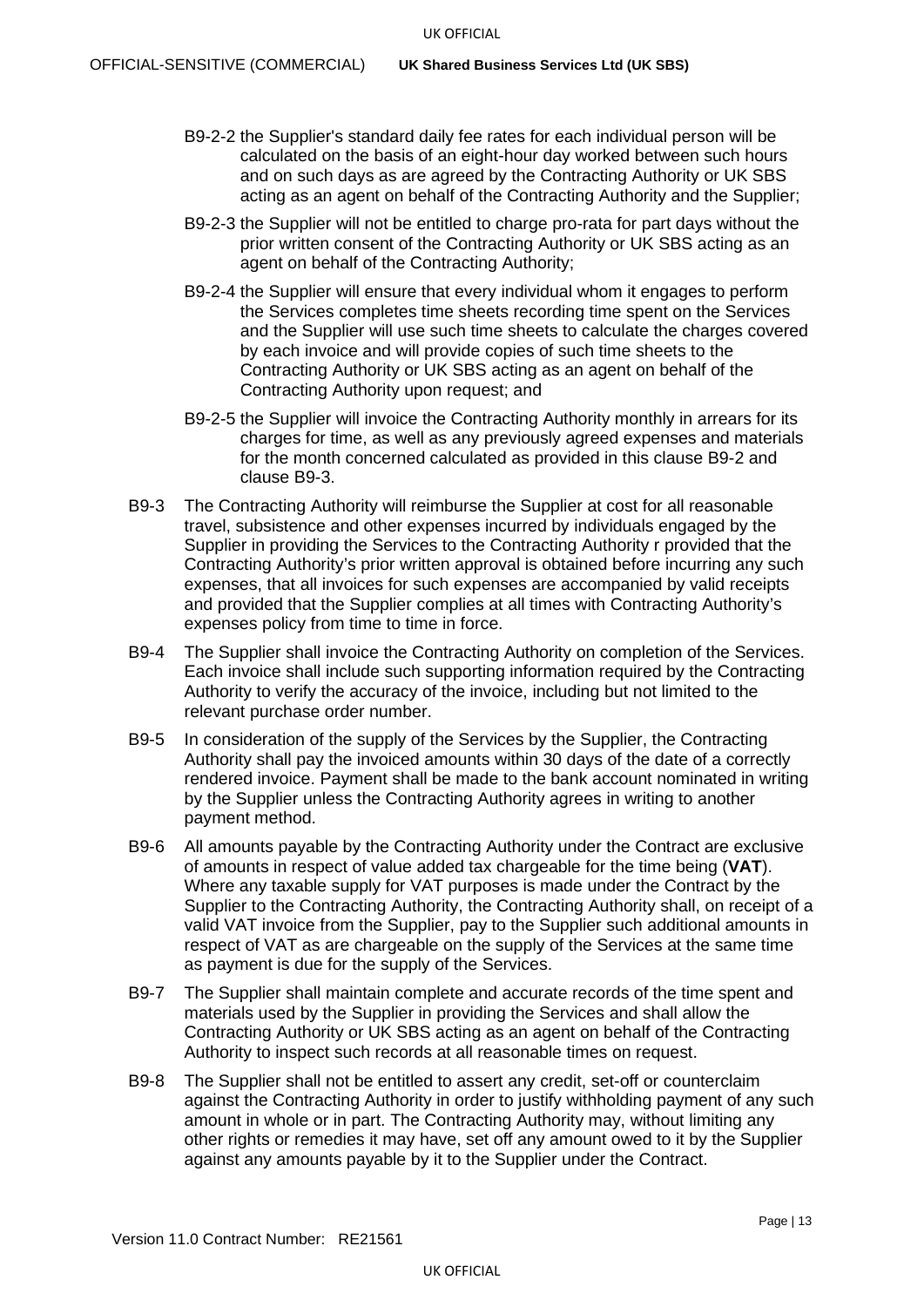- B9-9 The Supplier acknowledges and agrees that it will pay correctly rendered invoices from any of its suppliers or other sub-contractors within 30 days of receipt of the invoice.
- B9-10 The Supplier shall be obliged during its performance of the Contract to provide evidence to the Contracting Authority that payments being made to its subcontractors or supply chain, by either of the following methods:
	- B9-10-1 information can be easily be obtained directly and free of charge by the Contracting Authority from a national database, with details provided by the Supplier on how the Contracting Authority may access this information at any time during the performance of the Contract when requested to do so by the Contracting Authority; or
	- B9-10-2 the information shall be provided to the Contracting Authority by email free of charge on frequency advised below, such as the supplier has a sufficiency of invoice volumes to do so and that the volumes of invoices handled by the Supplier accurately represents the assurance sought.
- B9-11 The Supplier shall not be obliged to provide such above assurances to the Contracting Authority during the Contract by either of the above referred methods, in the following circumstances only:
	- B9-11-1 if the Supplier in its performance of the Contract does not at any time need to engage a subcontractor; or
	- B9-11-2 if the volumes of invoices processed by the Supplier in its performance of the Contract falls below the above required standard, due to the volumes of invoices processed by the Supplier, being particularly high or particularly low as measurement by percentage may distort the true picture. In such circumstances the Supplier shall suitably inform the Contracting Authority of either of these situations supported by a suitable declaration and supporting evidence in

For the avoidance of doubt, the Contracting Authority reserves the right at any time in considering the Suppliers submission or information secured via access to any national data base, to seek further explanation or declaration from the Supplier to ensure that payments meet the required obligations placed upon the Contracting Authority.

- B9-12 The Supplier shall without reservation assist the Contracting Authority to the reasonable extent as is requested, to assist the Contracting Authority to secure these assurances during the Contract.
- B9-13 In situations that the Contracting Authority is making payments to the Supplier without an Invoice, the absence of an invoice (e.g. timesheet submissions for services) does not waiver any obligation regarding payments made to the Suppliers subcontractors or supply chain.

## <span id="page-13-0"></span>**B10 Contracting Authority Property**

B10-1 The Supplier acknowledges that all information (including confidential information), equipment and tools, drawings, specifications, data, software and any other materials supplied by the Contracting Authority or UK SBS acting as an agent on behalf of the Contracting Authority to the Supplier (**Contracting Authority's Materials**) and all rights in the Contracting Authority's Materials are and shall remain at all times the exclusive property of the Contracting Authority and UK SBS (as appropriate). The Supplier shall keep the Contracting Authority's Materials in safe custody at its own risk, maintain them in good condition until returned to the Contracting Authority or UK SBS, and not dispose or use the same other than for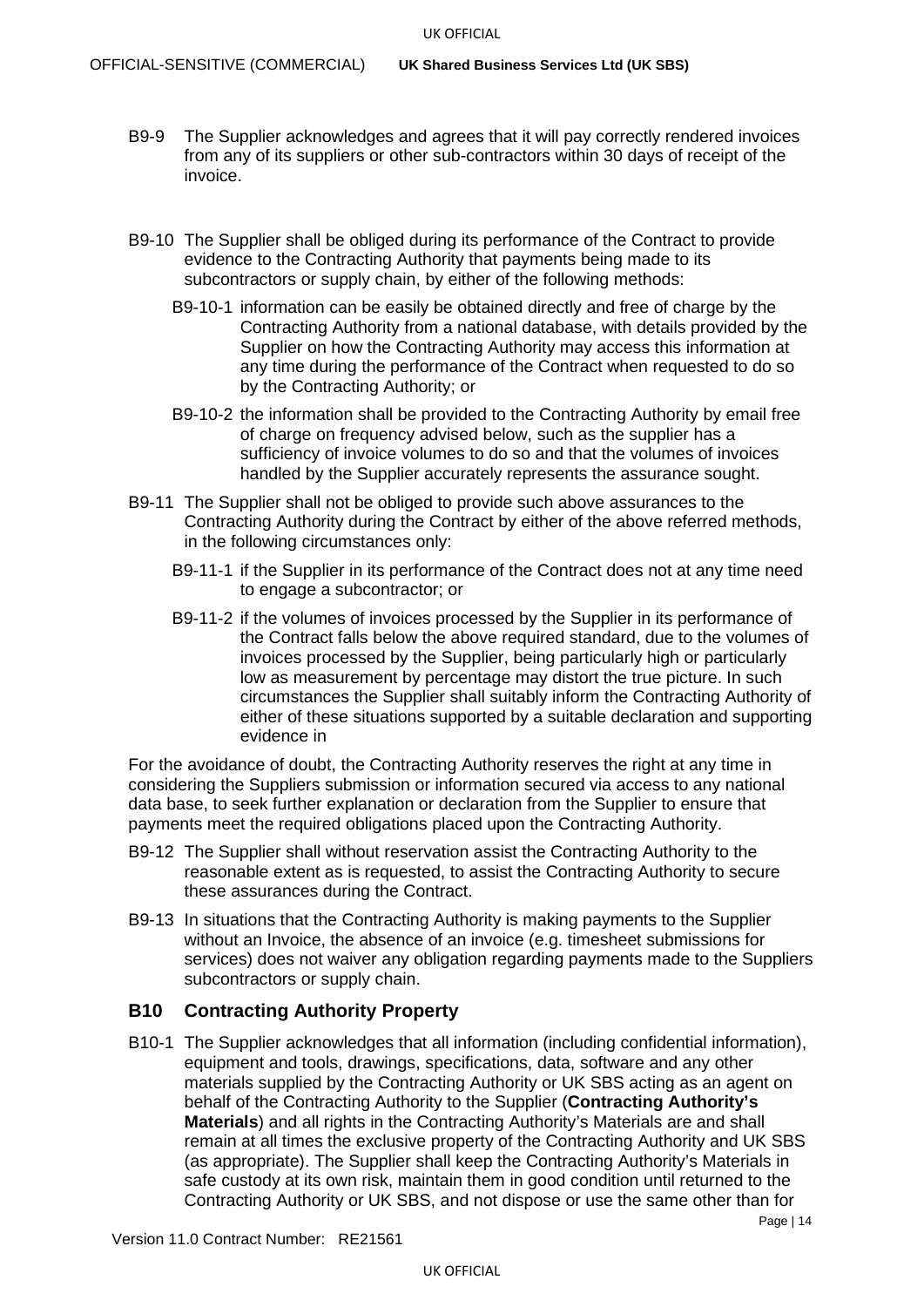the sole purpose of performing the Supplier's obligations under the Contract and in accordance with written instructions or authorisation from the Contracting Authority or UK SBS acting as an agent on behalf of the Contracting Authority.

## <span id="page-14-0"></span>**B11 Intellectual Property Rights**

- B11-1 In respect of any Supplies that are transferred to the Contracting Authority under this Contract, including without limitation the Deliverables or any part of them, the Supplier warrants that it has full clear and unencumbered title to all such items, and that at the date of delivery of such items to the Contracting Authority, it will have full and unrestricted rights to transfer all such items to the Contracting Authority.
- <span id="page-14-2"></span>B11-2 Save as otherwise provided in the Special Conditions, the Supplier assigns to the Contracting Authority, with full title guarantee and free from all third-party rights, all Intellectual Property Rights in the products of the Services, including for the avoidance of doubt the Deliverables. Where those products or Deliverables incorporate any Intellectual Property Rights owned by or licensed to the Supplier which are not assigned under this clause, the Supplier grants to the Contracting Authority a worldwide, irrevocable, royalty-free, transferable license, with the right to grant sub-licenses, under those Intellectual Property Rights to maintain, repair, adapt, copy and use those products and Deliverables for any purpose.
- B11-3 The Supplier shall obtain waivers of all moral rights in the products, including for the avoidance of doubt the Deliverables, of the Services to which any individual is now or may be at any future time entitled under Chapter IV of Part I of the Copyright Designs and Patents Act 1988 or any similar provisions of law in any jurisdiction.
- B11-4 The Supplier shall, promptly at the request of the Contracting Authority or UK SBS acting as an agent on behalf of the Contracting Authority, do (or procure to be done) all such further acts and things and the execution of all such other documents as the Contracting Authority or UK SBS acting as an agent on behalf of the Contracting Authority may from time to time require for the purpose of securing for the Contracting Authority the full benefit of the Contract, including all right, title and interest in and to the Intellectual Property Rights assigned to the Contracting Authority in accordance with clause [B11-2.](#page-14-2)

## <span id="page-14-1"></span>**B12 Indemnity**

- B12-1 The Supplier shall indemnify, and shall keep indemnified the Contracting Authority and UK SBS acting as an agent on behalf of the Contracting Authority in full against all costs, expenses, damages and losses (whether direct or indirect), including any interest, fines, legal and other professional fees and expenses awarded against or incurred or paid by the Contracting Authority or UK SBS acting as an agent on behalf of the Contracting Authority as a result of or in connection with:
	- B12-1-1 any claim made against the Contracting Authority or UK SBS acting as an agent on behalf of the Contracting Authority by a third party arising out of, or in connection with, the supply of the Services, to the extent that such claim arises out of the breach, negligent performance or failure or delay in performance of the Contract by the Supplier, its employees, agents or subcontractors; and
	- B12-1-2 any claim brought against the Contracting Authority or UK SBS acting as an agent on behalf of the Contracting Authority for actual or alleged infringement of a third party's Intellectual Property Rights arising out of, or in connection with, the receipt, use or supply of the Services; and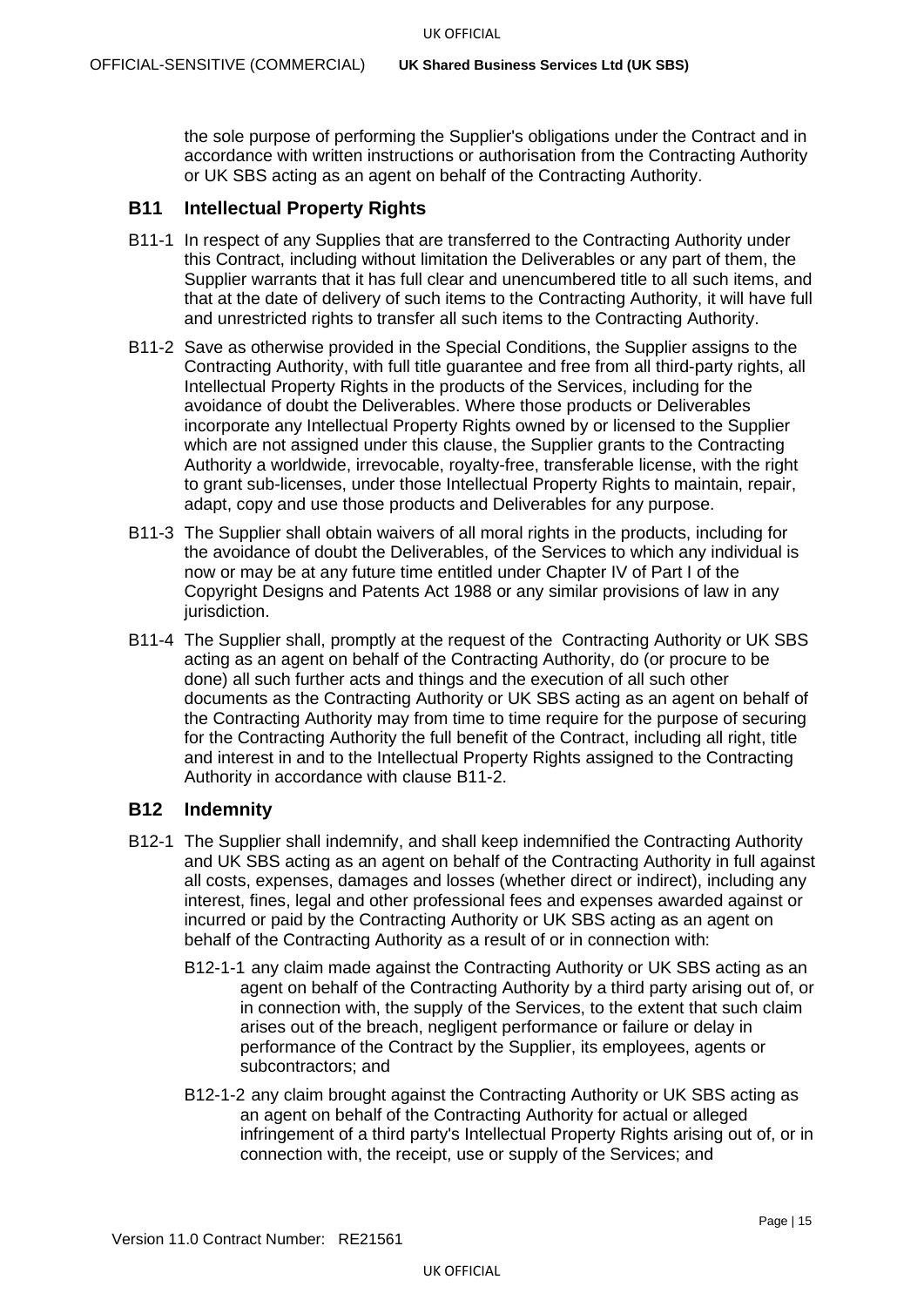- B12-1-3 any claim whether in tort, contract, statutory or otherwise, demands, actions, proceedings and any awards arising from a breach by the Supplier of clause [B5-7](#page-10-2) of these Conditions.
- B12-2 This clause [B12](#page-14-1) shall survive termination or expiry of the Contract.

#### <span id="page-15-0"></span>**B13 Insurance**

- <span id="page-15-2"></span>B13-1 During the term of the Contract and for a period of 5 years thereafter, the Supplier shall maintain in force the following insurance policies with reputable insurance companies:
	- B13-1-1 professional Indemnity insurance for not less than  $£ 1$  million per claim;
	- B13-1-2 public liability insurance for not less than  $E$  1 million per claim (unlimited claims); [and]
	- B13-1-3 employer liability insurance for not less than £ 5 million per claim (unlimited claims) [; and
	- B13-1-4 product liability insurance for not less than  $E$  1 million for claims arising from any single event and not less than £1 million in aggregate for all claims arising in a year].

The Supplier shall ensure that the Contracting Authority's interest is noted on each insurance policy, or that a generic interest clause has been included.

- B13-2 On request from the Contracting Authority's or UK SBS acting as an agent on behalf of the Contracting Authority, the Supplier shall provide the Contracting Authority or UK SBS with copies of the insurance policy certificates and details of the cover provided.
- B13-3 The Supplier shall ensure that any subcontractors also maintain adequate insurance having regard to the obligations under the Contract which they are contracted to fulfil.
- B13-4 The Supplier shall:
	- B13-4-1 do nothing to invalidate any insurance policy or to prejudice the Contracting Authority's entitlement under it; and
	- B13-4-2 notify the Contracting Authority if any policy is (or will be) cancelled or its terms are (or will be) subject to any material change.
- B13-5 The Supplier's liabilities under the Contract shall not be deemed to be released or limited by the Supplier taking out the insurance policies referred to in clause [B13-1.](#page-15-2)
- B13-6 If the Supplier fails or is unable to maintain insurance in accordance with clause [B13-1,](#page-15-2) the Contracting Authority or UK SBS acting as an agent on behalf of the Contracting Authority may, so far as it is able, purchase such alternative insurance cover as it deems to be reasonably necessary and shall be entitled to recover all reasonable costs and expenses it incurs in doing so from the Supplier.

## <span id="page-15-1"></span>**B14 Liability**

B14-1 In this clause [B14,](#page-15-1) a reference to the Contracting Authority or UK SBS's liability for something is a reference to any liability whatsoever which the Contracting Authority or UK SBS might have for it, its consequences, and any direct, indirect or consequential loss, damage, costs or expenses resulting from it or its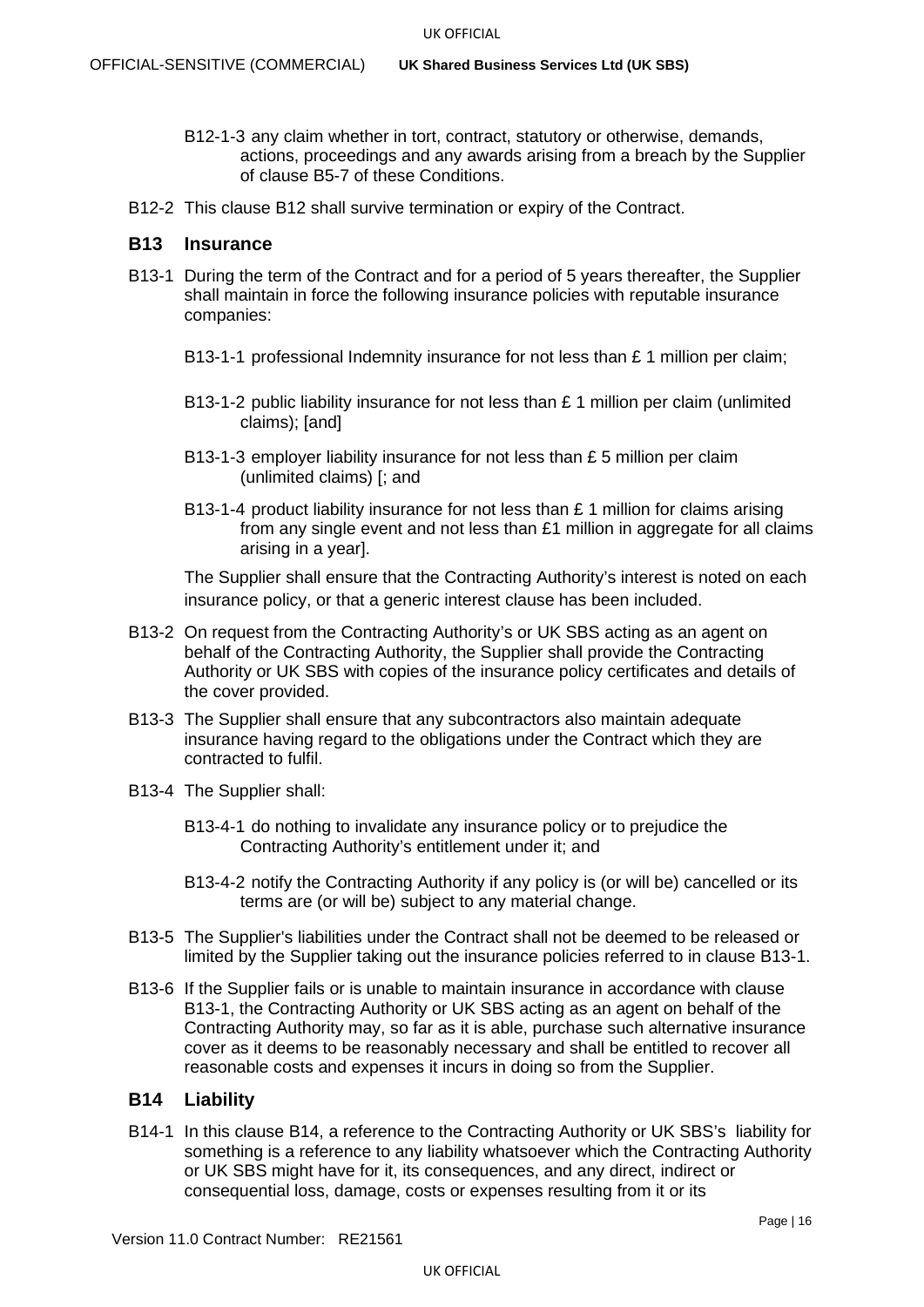consequences, whether the liability arises under the Contract, in tort or otherwise, and even if it results from the Contracting Authority's or UK SBS's negligence or from negligence for which the Contracting Authority's or UK SBS would otherwise be liable.

- B14-2 The Contracting Authority or UK SBS acting as an agent on behalf of the Contracting Authority is not in breach of the Contract, and neither the Contracting Authority nor UK SBS has any liability for anything, to the extent that the apparent breach or liability is attributable to the Supplier's breach of the Contract.
- B14-3 Subject to clause [B14-6,](#page-16-1) neither the Contracting Authority nor UK SBS acting as agent on behalf of the Contracting Authority shall have any liability for:
	- B14-3-1 any indirect or consequential loss or damage;
	- B14-3-2 any loss of business, rent, profit or anticipated savings;
	- B14-3-3 any damage to goodwill or reputation;
	- B14-3-4 loss, theft, damage or destruction to any equipment, tools, machinery, vehicles or other equipment brought onto the Contracting Authority's premises by or on behalf of the Supplier; or
	- B14-3-5 any loss, damage, costs or expenses suffered or incurred by any third party.
- B14-4 Subject to clause [B14-6,](#page-16-1) the Contracting Authority and UK SBS's total liability shall be limited to the Charges.
- B14-5 Subject to clause [B14-6,](#page-16-1) the Supplier's total liability in connection with the Contract shall be limited to £ 1,000,000.
- <span id="page-16-1"></span>B14-6 Nothing in the Contract restricts either the Contracting Authority, UK SBS or the Supplier's liability for:
	- B14-6-1 death or personal injury resulting from its negligence; or
	- B14-6-2 its fraud (including fraudulent misrepresentation); or
	- B14-6-3 breach of any obligations as to title implied by Section 12 of the Sale of Goods Act 1979 or Section 2 of the Supply of Goods and Services Act 1982.
	- B14-6-4 Nothing in this contract restricts Supplier liability in regard to breaches of Intellectual Property or GDPR.

# **SECTION C**

## <span id="page-16-0"></span>**C1 Confidential information**

- C1-1 A party who receives Confidential Information shall keep in strict confidence (both during the term of the Contract and after its expiry or termination) all Confidential Information which is disclosed to it. That party shall only disclose such Confidential Information to those of its employees, agents or subcontractors who need to know the same for the purpose of discharging that party's obligations under the Contract, and shall ensure that such employees, agents or subcontractors shall keep all such information confidential in accordance with this clause [C1.](#page-16-0) Neither party shall, without the prior written consent of the other party, disclose to any third party any Confidential Information, unless the information:
	- C1-1-1 was public knowledge or already known to that party at the time of disclosure; or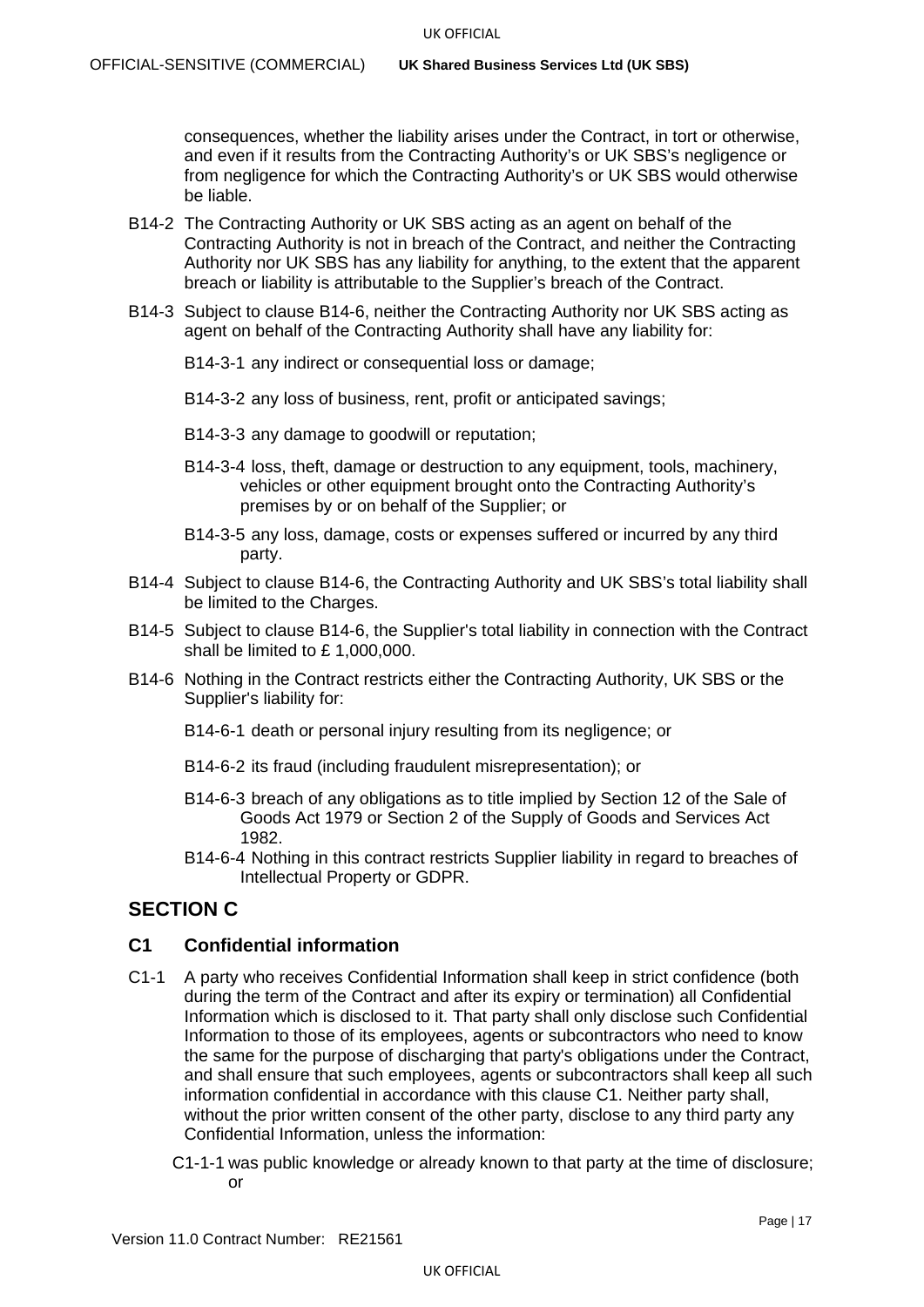- C1-1-2 subsequently becomes public knowledge other than by breach of the Contract; or
- C1-1-3 subsequently comes lawfully into the possession of that party from a third party; or
- C1-1-4 is agreed by the parties not to be confidential or to be disclosable.
- C1-2 To the extent necessary to implement the provisions of the Contract (but not further or otherwise), either party may disclose the Confidential Information to any relevant governmental or other authority or regulatory body, provided that before any such disclosure that party shall make those persons aware of its obligations of confidentiality under the Contract and shall use reasonable endeavors to obtain a binding undertaking as to confidentiality from all such persons.
- C1-3 All documents and other records (in whatever form) containing Confidential Information supplied to or acquired by a party from the other party shall be returned promptly to the other party (or, at the election of the Contracting Authority or UK SBS acting as an agent on behalf of the Contracting Authority, destroyed) on expiry or termination of the Contract, and no copies shall be kept.

## <span id="page-17-2"></span>**C2 Transparency**

- C2-1 The Supplier acknowledges that the United Kingdom Government's transparency agenda requires that contracts, such as the Contract, and any sourcing document, such as the invitation to sourcing, are published on a designated, publicly searchable website.
- C2-2 The Supplier acknowledges that, except for any information which is exempt from disclosure in accordance with the provisions of FOIA, the content of the Contract is not Confidential Information. The Contracting Authority and or UK SBS acting as an agent on behalf of the Contracting Authority shall be responsible for determining in their absolute discretion whether any of the content of the Contract is exempt from disclosure in accordance with the provisions of FOIA.
- C2-3 Notwithstanding any other term of the Contract, the Supplier hereby consents to the Contracting Authority and or UK SBS acting as an agent on behalf of the Contracting Authority publishing the Contract in its entirety, (but with any information which is exempt from disclosure in accordance with the provisions of FOIA redacted) including from time to time agreed changes to the Contract, to the general public.

## <span id="page-17-3"></span>**C3 Force Majeure**

<span id="page-17-0"></span>C3-1 If any event or circumstance that is beyond the reasonable control of the Supplier, and which by its nature could not have been foreseen by the Supplier or, if it could have been foreseen, was unavoidable, (provided that the Supplier shall use all reasonable endeavors to cure any such events or circumstances and resume performance under the Contract) prevent the Supplier from carrying out its obligations under the Contract for a continuous period of more than 10 Business Days, the Contracting Authority or UK SBS acting as an agent on behalf of the Contracting Authority may terminate this Contract immediately by giving written notice to the Supplier.

#### <span id="page-17-4"></span>**C4 Corruption**

<span id="page-17-1"></span>C4-1 The Contracting Authority or UK SBS acting as an agent on behalf of the Contracting Authority shall be entitled to terminate the Contract immediately and to recover from the Supplier the amount of any loss resulting from such termination if the Supplier or a Supplier's Associate: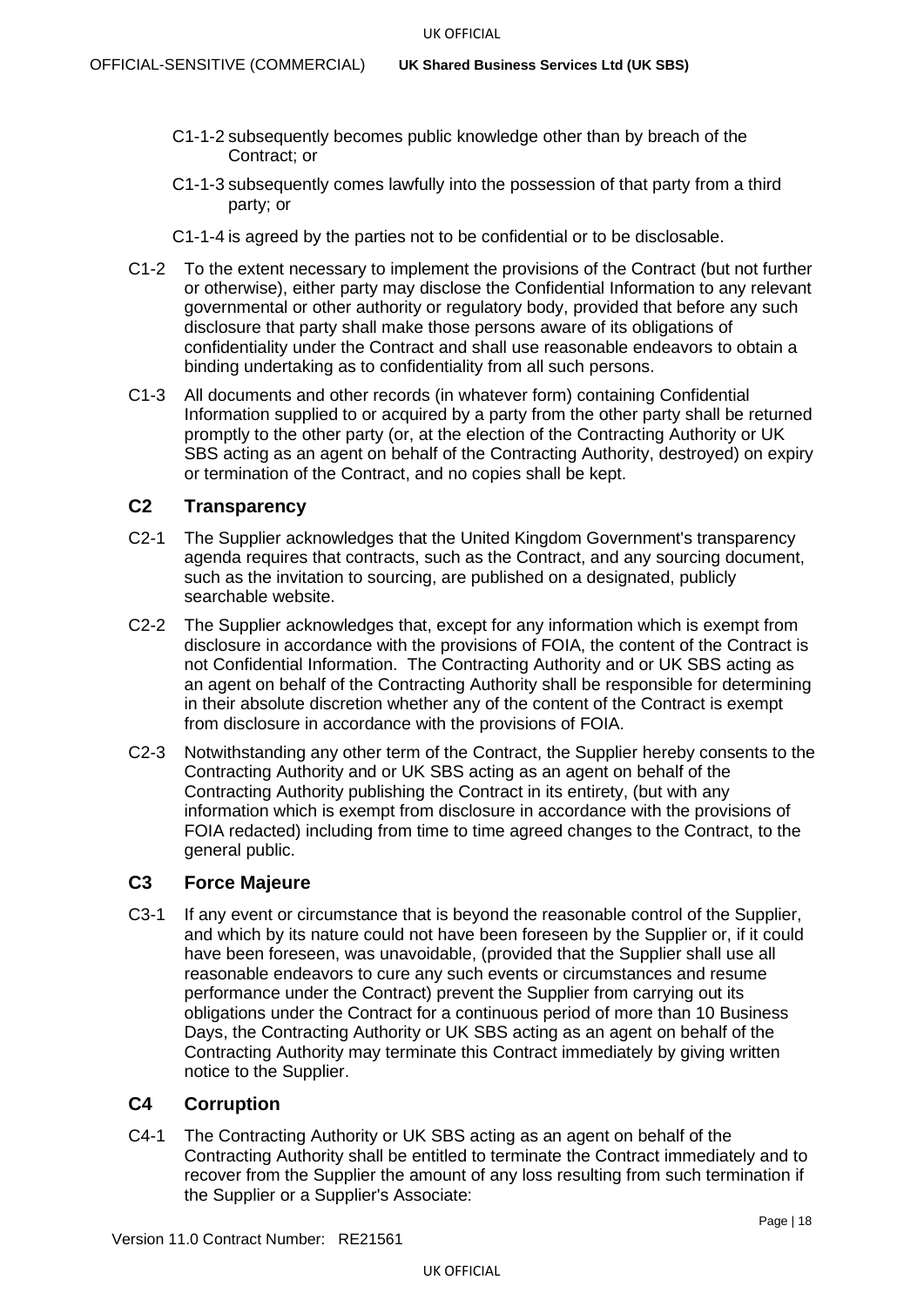- C4-1-1 offers or agrees to give any person working for or engaged by the Contracting Authority, UK SBS or any Public Body any favour, gift or other consideration, which could act as an inducement or a reward for any act or failure to act connected to the Contract, or any other agreement between the Contracting Authority, or UK SBS or any Public Body, including its award to the Supplier or a Supplier's Associate and any of the rights and obligations contained within it;
- C4-1-2 has entered into the Contract if it has knowledge that, in connection with it, any money has been, or will be, paid to any person working for or engaged by the Contracting Authority, or UK SBS or any Public Body by or for the Supplier, or that an agreement has been reached to that effect, unless details of any such arrangement have been disclosed in writing to the Contracting Authority, or UK SBS before the Contract is entered into;
- C4-1-3 breaches the provisions of the Prevention of Corruption Acts 1889 to 1916, or the Bribery Act 2010; or
- C4-1-4 gives any fee or reward the receipt of which is an offence under Section 117(2) of the Local Government Act 1972.
- C4-2 For the purposes of clause [C4-1,](#page-17-1) "loss" shall include, but shall not be limited to:
	- C4-2-1 The Contracting Authority's or UK SBS's costs in finding a replacement supplier;
	- C4-2-2 direct, indirect and consequential losses; and
	- C4-2-3 any loss suffered by the Contracting Authority or UK SBS as a result of a delay in its receipt of the Supplies.

## **C5 Data protection**

C5-1 The Supplier shall comply at all times with all data protection legislation applicable in the UK.

#### <span id="page-18-0"></span>**C6 Freedom of Information**

- C6-1 The Supplier acknowledges that the Contracting Authority and or UK SBS may be subject to the requirements of FOIA and EIR and shall assist and co-operate with the Contracting Authority and or UK SBS to enable them to comply with its obligations under FOIA and EIR.
- <span id="page-18-1"></span>C6-2 The Supplier shall and shall procure that its employees, agents, sub-contractors and any other representatives shall provide all necessary assistance as reasonably requested by the Contracting Authority or UK SBS to enable the Contracting Authority or UK SBS to respond to a Request for Information within the time for compliance set out in section 10 of FOIA or regulation 5 of EIR.
- C6-3 The Contracting Authority and or UK SBS acting as an agent on behalf of the Contracting Authority shall be responsible for determining (in its absolute discretion) whether any Information:
	- C6-3-1 is exempt from disclosure in accordance with the provisions of FOIA or EIR;
	- C6-3-2 is to be disclosed in response to a Request for Information,
	- C6-3-3 and in no event shall the Supplier respond directly to a Request for Information unless expressly authorised to do so in writing by the Contracting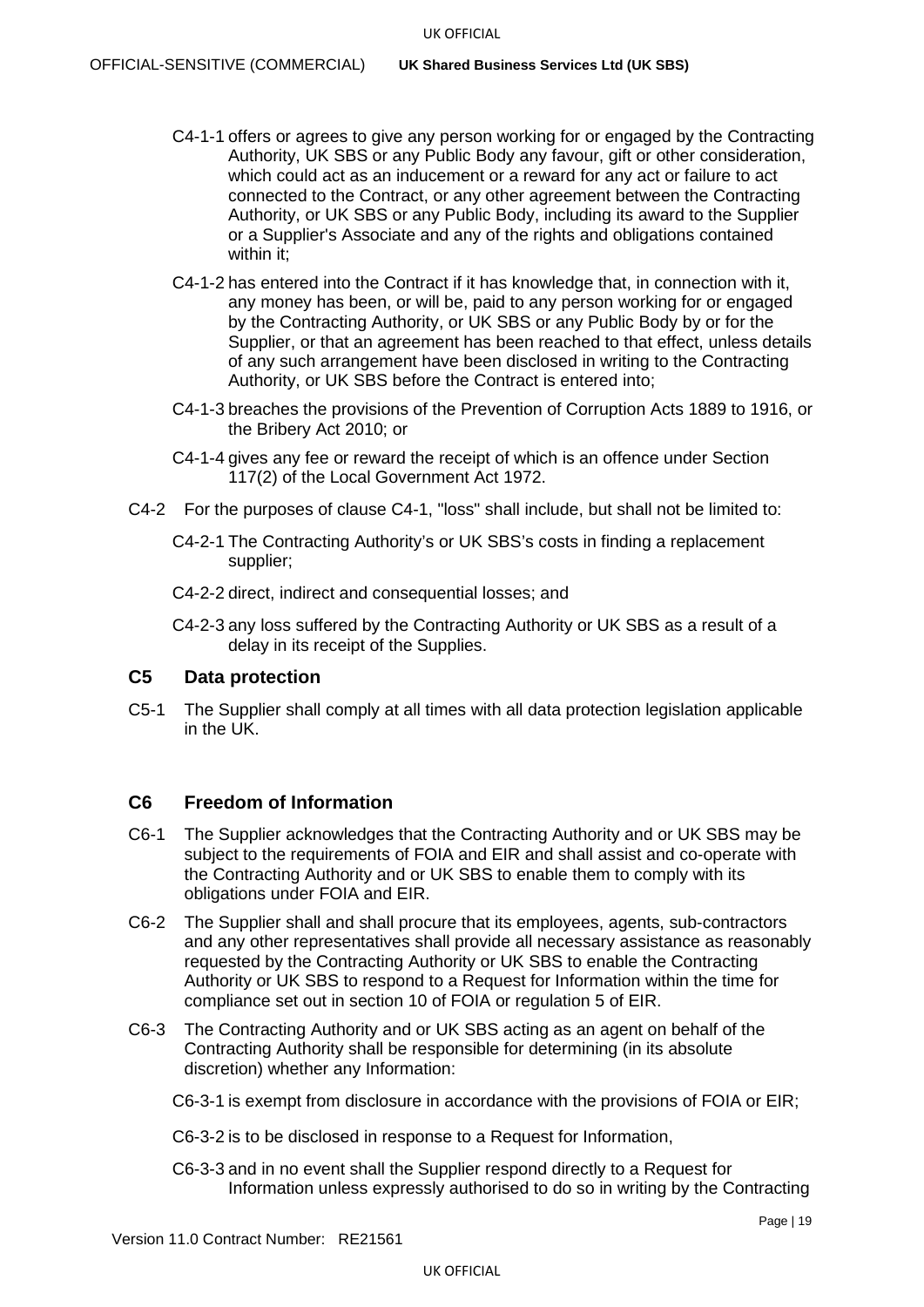Authority or UK SBS acting as an agent on behalf of the Contracting Authority.

C6-4 The Supplier acknowledges that the Contracting Authority and or UK SBS may be obliged under the FOIA or EIR to disclose Information, in some cases even where that Information is commercially sensitive:

C6-4-1 without consulting with the Supplier, or

- <span id="page-19-1"></span>C6-4-2 following consultation with the Supplier and having taken its views into account.
- <span id="page-19-3"></span>C6-5 Where clause [C6-4-2](#page-19-1) applies the Contracting Authority and or UK SBS shall, in accordance with any recommendations issued under any code of practice issued under section 45 of FOIA, take reasonable steps, where appropriate, to give the Supplier advanced notice, or failing that, to draw the disclosure to the Supplier's attention as soon as practicable after any such disclosure.
- C6-6 Where the Supplier organisation is subject to the requirements of the FOIA and EIR, [C6-7](#page-19-2) will supersede [C6-2](#page-18-1) – [C6-5.](#page-19-3) Where the Supplier organisation is not subject to the requirements of the FOIA and EIR, [C6-7](#page-19-2) will not apply.
- <span id="page-19-2"></span>C6-7 The Contracting Authority and UK SBS acknowledge that the Supplier may be subject to the requirements of the FOIA and EIR and shall assist and co-operate with the Supplier to enable them to comply with its obligations under the FOIA and EIR.

## <span id="page-19-0"></span>**C7 General**

## C7-1 **Entire Agreement**

C7-1-1 The Contract constitutes the entire agreement between the Contracting Authority and the Supplier in relation to the supply of the Services and the Contract supersedes any earlier agreements, arrangements and understandings relating to that subject matter.

## C7-2 **Liability**

- C7-2-1 Where the Contracting Authority is more than one person, the liability of each such person for their respective obligations and liabilities under the Contract shall be several and shall extend only to any loss or damage arising out of each such person's own breaches.
- C7-2-2 Where the Contracting Authority is more than one person and more than one of such persons is liable for the same obligation or liability, liability for the total sum recoverable will be attributed to the relevant persons in proportion to the price payable by each of them under the Contract.

## C7-3 **Assignment and Subcontracting**

- C7-3-1 The Contracting Authority or UK SBS acting as an agent on behalf of the Contracting Authority may at any time assign, transfer, charge, subcontract or deal in any other manner with any or all of its rights or obligations under the Contract.
- C7-3-2 The Supplier may not assign, transfer, charge, subcontract or deal in any other manner with any or all of its rights or obligations under the Contract without prior written consent from the Contracting Authority's or UK SBS acting as an agent on behalf of the Contracting Authority.
- C7-3-3 For above threshold procurements, The Contracting Authority or UK SBS acting as an agent on behalf of the Contracting Authority may (without cost to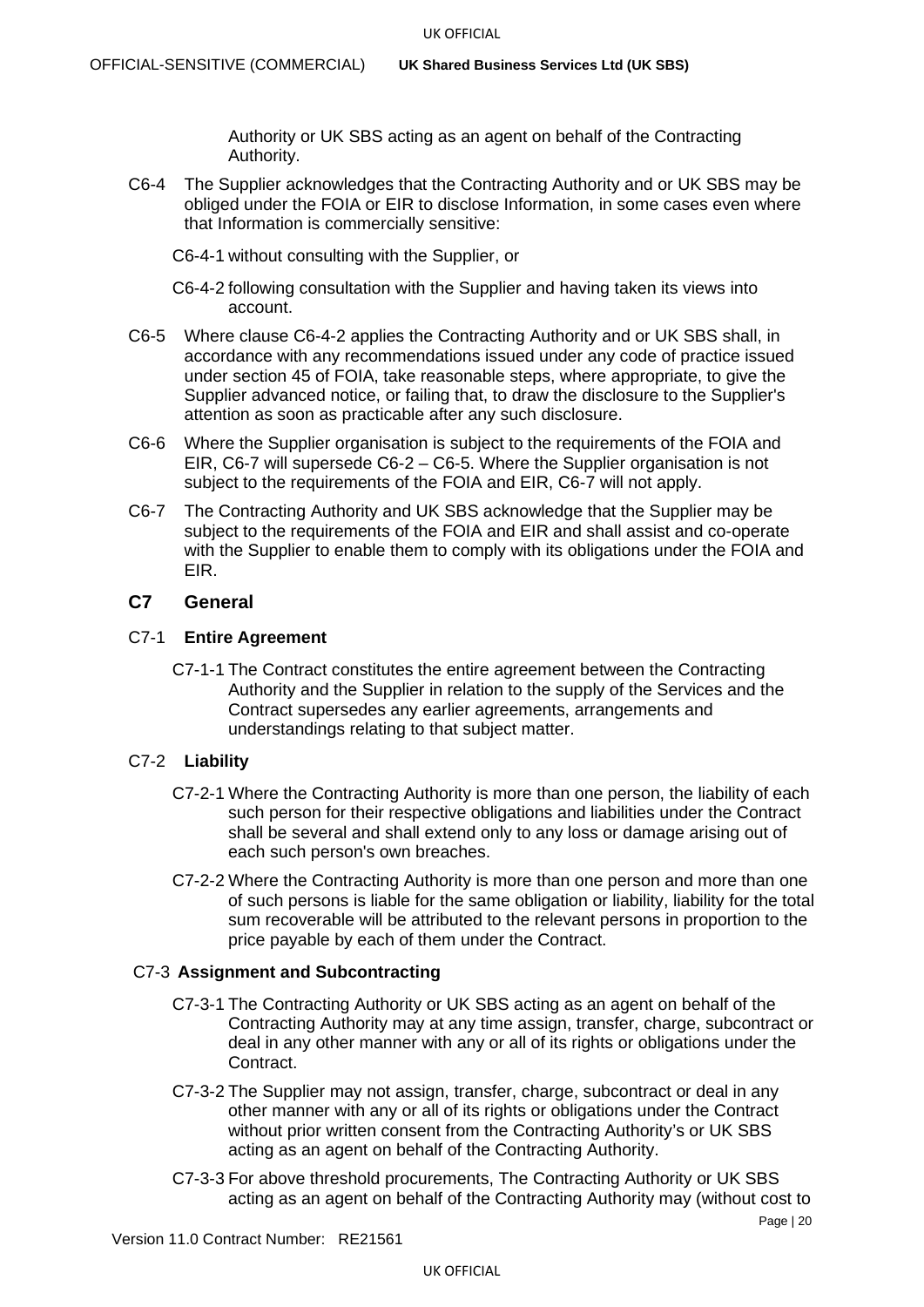or liability of the Contracting Authority or UK SBS) require the Supplier to replace any subcontractor where in the reasonable opinion of the Contracting Authority or UK SBS acting as an agent on behalf of the Contracting Authority any mandatory or discretionary grounds for exclusion referred to in Regulation 57 of the Public Contracts Regulations 2015 apply to the subcontractors.

#### C7-4 **Further Assurance**

C7-4-1 The Supplier will promptly at the request of the Contracting Authority or UK SBS acting as an agent on behalf of the Contracting Authority do (or procure to be done) all such further acts and things, including the execution of all such other documents, as the Contracting Authority or UK SBS acting as an agent on behalf of the Contracting Authority may from time to time require for the purpose of securing for the Contracting Authority the full benefit of the Contract, including ensuring that all title in the Supplies is transferred absolutely to the Contracting Authority.

## C7-5 **Publicity**

- C7-5-1 The Supplier shall not make any press announcements or publicise this Contract in any way without prior written consent from the Contracting Authority or UK SBS acting as an agent on behalf of the Contracting Authority.
- C7-5-2 The Contracting Authority or UK SBS acting as an agent on behalf of the Contracting Authority shall be entitled to publicise this Contract in accordance with any legal obligation upon Contracting Authority or UK SBS, including any examination of this Contract by the National Audit Office pursuant to the National Audit Act 1983 or otherwise.
- C7-5-3 The Supplier shall not do anything or cause anything to be done, which may damage the reputation of the Contracting Authority or UK SBS or bring the Contracting Authority's or UK SBS's into disrepute.

#### <span id="page-20-1"></span><span id="page-20-0"></span>C7-6 **Notices**

- C7-6-1 Any notice or other communication given to a party under or in connection with the Contract shall be in writing, addressed to:
	- C7-6-1-a in the case of the Contracting Authority: *Department for Business, Energy & Industrial Strategy (BEIS)*; Address: *1 Victoria Street, Westminster, London, SW1E 5ND*; Email: *[tbc]*  (and a copy of such notice or communication shall be sent to: Contracted Research, **Polaris House, North Star Avenue, Swindon, Wiltshire SN2 1FL**; Email:

scientificresearch@uksbs.co.uk and the Chief Procurement Officer, Polaris House, North Star Avenue, Swindon, Wiltshire SN2 1F

- C7-6-1-b in the case of the Supplier: the address, fax number and email address set out in the Order, or any other address, fax number or email address which that party may have specified to the other party in writing in accordance with this clause [C7-6,](#page-20-0) and shall be delivered personally, or sent by pre-paid first-class post, recorded delivery, commercial courier, fax or e-mail.
- C7-6-2 A notice or other communication shall be deemed to have been received: if delivered personally, when left at the address referred to in clause [C7-6-1;](#page-20-1) if sent by pre-paid first-class post or recorded delivery, at 9.00 am on the second Working Day after posting; if delivered by commercial courier, on the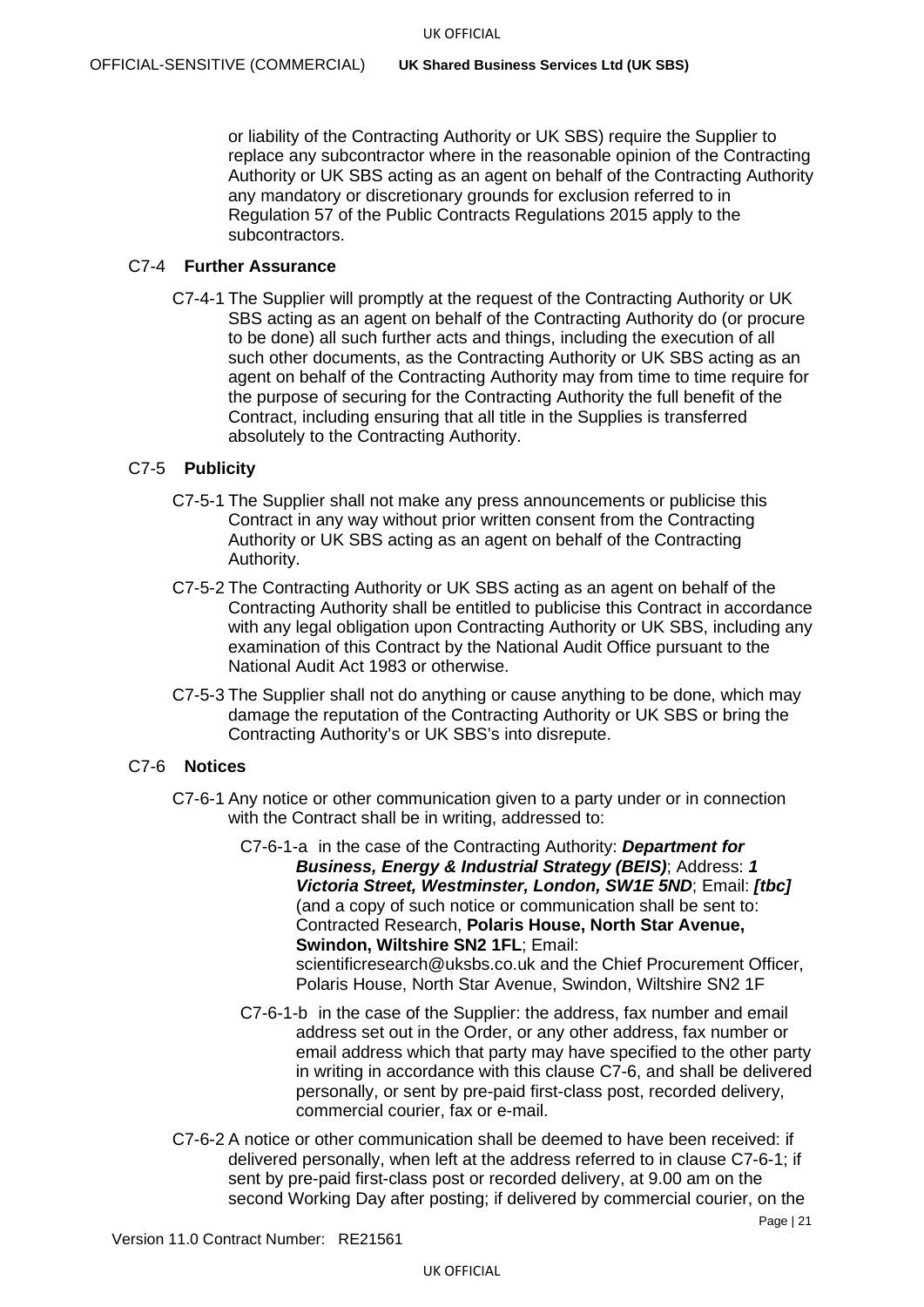date and at the time that the courier's delivery receipt is signed; or, if sent by fax or e-mail between the hours of 9.00am and 5.00pm on a Working Day, upon successful transmission (provided that the sender holds written confirmation automatically produced by the sender's fax machine of error free and complete transmission of that fax to the other party's fax number), or if sent by fax or e-mail outside the hours of 9.00am and 5.00pm on a Working Day, at 9.00am on the next Working Day following successful transmission (provided that the sender holds written confirmation automatically produced by the sender's fax machine of error free and complete transmission of that fax to the other party's fax number).

- <span id="page-21-1"></span>C7-6-3 This clause [C7-6-3](#page-21-1) shall only apply where UK SBS is not the Contracting Authority. In such cases, UK SBS may give or receive any notice under the Contract on behalf of the Contracting Authority and any notice given or received by UK SBS will be deemed to have been given or received by the Contracting Authority.
- C7-6-4 Except for clause [C7-6-5,](#page-21-2) The provisions of this clause [C7-6](#page-20-0) shall not apply to the service of any proceedings or other documents in any legal action.
- <span id="page-21-2"></span>C7-6-5 The Supplier irrevocably appoints and authorises [NAME] of [ADDRESS] (or such other person, being a firm of [solicitors] resident in England, as the Supplier may by notice substitute) to accept service on behalf of the Supplier of all legal process, and service on [NAME] (or any such substitute) shall be deemed to be service on the Supplier.

#### C7-7 **Severance**

- C7-7-1 If any court or competent authority finds that any provision of the Contract (or part of any provision) is invalid, illegal or unenforceable, that provision or partprovision shall, to the extent required, be deemed to be deleted, and the validity and enforceability of the other provisions of the Contract shall not be affected.
- C7-7-2 If any invalid, unenforceable or illegal provision of the Contract would be valid, enforceable and legal if some part of it were deleted, the provision shall apply with the minimum modification necessary to make it legal, valid and enforceable.
- C7-8 **Waiver**. A waiver of any right or remedy under the Contract is only effective if given in writing and shall not be deemed a waiver of any subsequent breach or default. No failure or delay by a party to exercise any right or remedy provided under the Contract or by law shall constitute a waiver of that or any other right or remedy, nor shall it preclude or restrict the further exercise of that or any other right or remedy. No single or partial exercise of such right or remedy shall preclude or restrict the further exercise of that or any other right or remedy.
- C7-9 **No Partnership, Employment or Agency.** Nothing in the Contract creates any partnership or joint venture, nor any relationship of employment, between the Supplier and either the Contracting Authority or UK SBS. Nothing in the Contract creates any agency between the Supplier and either the Contracting Authority or UK SBS.
- C7-10 **Third Party Rights.** A person who is not a party to this Contract shall not have any rights under or in connection with it, except that UK SBS and any member of the UK SBS, Associated Bodies or Authorised Entities that derives benefit under this Contract may directly enforce or rely on any terms of this Contract.
- <span id="page-21-0"></span>C7-11 **Variation.** Any variation to the Contract, including any changes to the Services, these Conditions, the Special Conditions or the Order, including the introduction of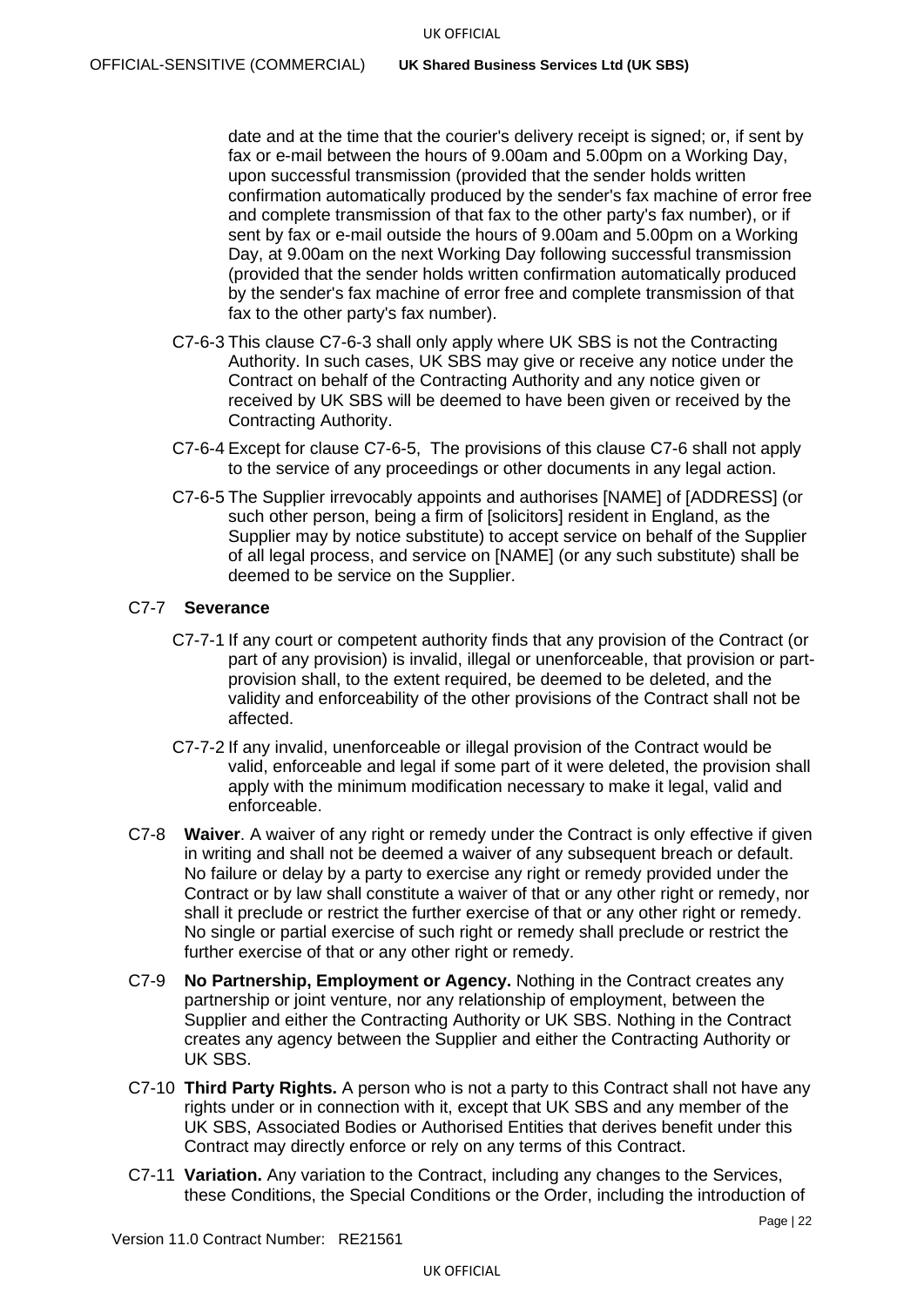any additional terms and conditions, shall only be binding when agreed in writing by the Contracting Authority or UK SBS acting as an agent on behalf of the Contracting Authority and the Supplier.

#### C7-12 **Governing Law and Jurisdiction.**

- C7-12-1 Subject to clause [C7-12-2,](#page-22-0) the Contract, and any dispute or claim arising out of or in connection with it or its subject matter or formation (including noncontractual disputes or claims), shall be governed by, and construed in accordance with, English law, and the parties irrevocably submit to the exclusive jurisdiction of the courts of England and Wales.
- <span id="page-22-0"></span>C7-12-2 The Contracting Authority or UK SBS acting as an agent on behalf of the Contracting Authority shall be free to enforce its intellectual property rights in any jurisdiction.

## C7-13 **Modern Slavery Act 2015**

- C7-13-1 The Supplier shall not use, or allow its Subcontractors to use, forced, bonded or involuntary prison labour;
- C7-13-2 shall not require any Contract or staff or Subcontractor staff to lodge deposits or identify papers with the Employer or deny Supplier staff freedom to leave their employer after reasonable notice;
- C7-13-3 warrants and represents that it has not been convicted of any slavery or human trafficking offences anywhere around the world.
- C7-13-4 warrants that to the best of its knowledge it is not currently under investigation, inquiry or enforcement proceedings in relation to any allegation of slavery or human trafficking offenses anywhere around the world.
- C7-13-5 shall make reasonable enquiries to ensure that its officers, employees and Subcontractors have not been convicted of slavery or human trafficking offences anywhere around the world.
- C7-13-6 shall have and maintain throughout the term of each Contract its own policies and procedures to ensure its compliance with the Modern Slavery Act 2015 and shall include in its contracts with its Subcontractors antislavery and human trafficking provisions;
- C7-13-7 shall implement due diligence procedures to ensure that there is no slavery or human trafficking in any part of its supply chain performing obligations under a Contract;
- C7-13-8 shall not use, or allow its employees or Subcontractors to use, physical abuse or discipline, the threat of physical abuse, sexual or other harassment and verbal abuse or other forms of intimidation of its employees or Subcontractors;
- C7-13-9 shall not use, or allow its Subcontractors to use, child or slave labour;
- C7-13-10 shall report the discovery or suspicion of any slavery or trafficking by it or its Subcontractors to the Contracting Authority without delay during the performance of this Contract to utilise the following help and advice service, so as to ensure that is suitably discharges its statutory obligations.

The "Modern Slavery Helpline" refers to the point of contact for reporting suspicion, seeking help or advice and information on the subject of modern slavery available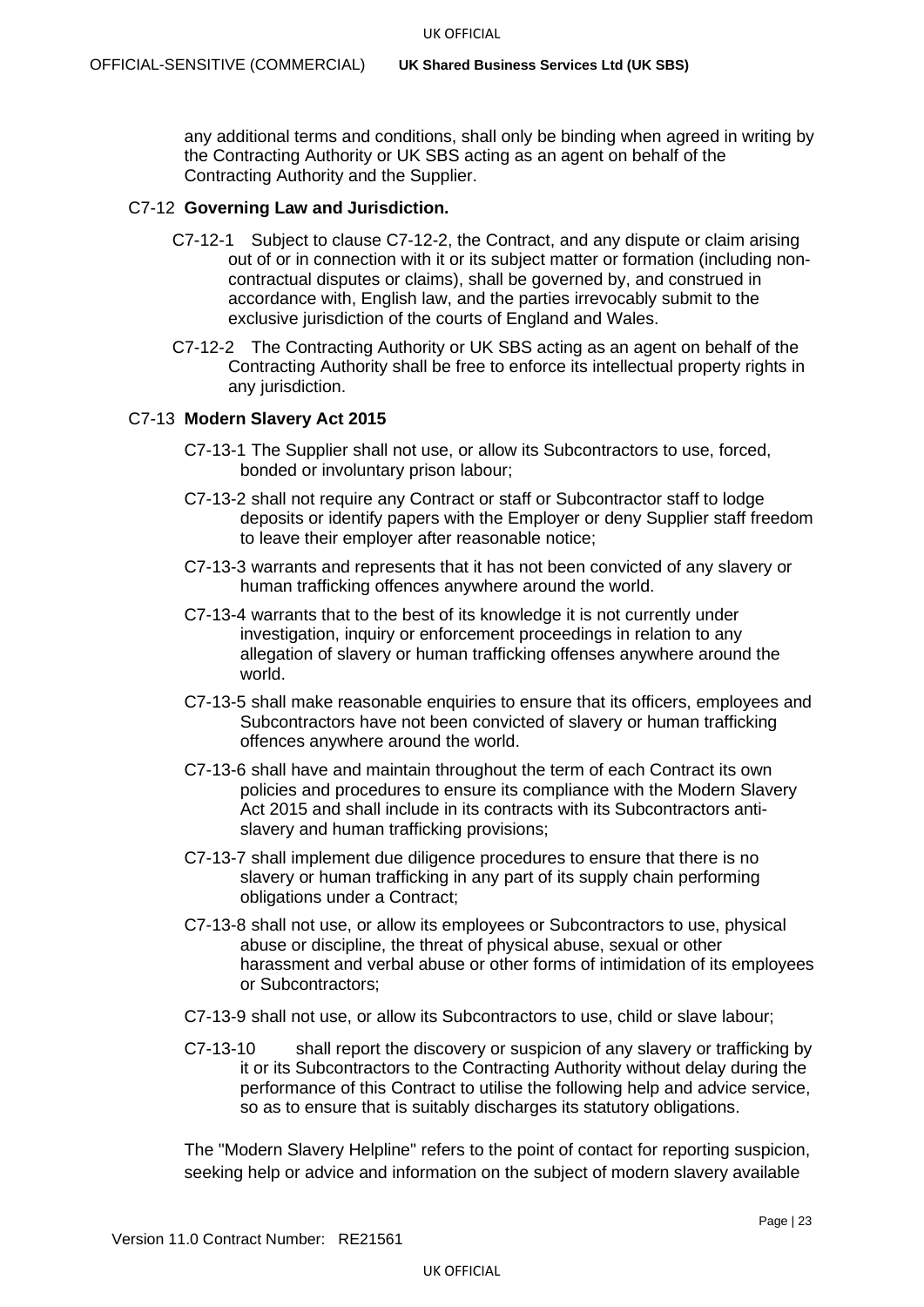online at https://www.modernslaveryhelpline.org/report or by telephone on 08000 121 700

- C7-13-11 During the Term or any extension of the Contract, the Contracting Authority is committed to ensuring that its supply chain complies with the above Act.
- C7-13-12 The Supplier shall provide a slavery and trafficking report covering the following but not limited to areas as relevant and proportionate to the Contract evidencing the actions taken, relevant to the Supplier and their supply chain associated with the Contract.
	- C7-13-12-a Impact assessments undertaken
	- C7-13-12-b Steps taken to address risk/actual instances of modern slavery and how actions have been prioritised
	- C7-13-12-cEvidence of stakeholder engagement
	- C7-13-12-d Evidence of ongoing awareness training
	- C7-13-12-e Business-level grievance mechanisms in place to address modern slavery
	- C7-13-12-f Actions taken to embed respect for human rights and zero tolerance of modern slavery throughout the organisation
- C7-13-13 The Contracting Authority or UK SBS when acting as an agent on behalf of the Contracting Authority reserves the sole right to audit any and all slavery and trafficking reports submitted by the Supplier to an extent as deemed necessary and the Supplier shall unreservedly assist the Contracting Authority or UK SBS acting as an agent on behalf of the Contracting Authority in doing so.

Note: The Contracting Authority also reserves the right to amend or increase the frequency of reporting, as it deems necessary to secure assurance in order to comply with the MSA. The Contracting Authority requires such interim assurances to ensure that the Supplier is compliant and is monitoring its supply chain, so as to meet the requirements of the above Act.

The Supplier shall complete and return the slavery and trafficking report to the contact named in the Contract on the anniversary of the Commencement of the Contract.

The Supplier agrees that any financial burden associated with the completion and submission of this report and associated assistance at any time, shall be at the suppliers cost to do so and will not be reimbursable.

## C7-14 **Changes in Costs Resulting from Changes to Government Legislation, Levies or Statutory Payments**

C7-14-1 The Contracting Authority will reimburse during any term or extension (or, where such costs, awards or damages arise following termination/expiry) of this Agreement, any increases in the Supplier's cost of providing the Supplies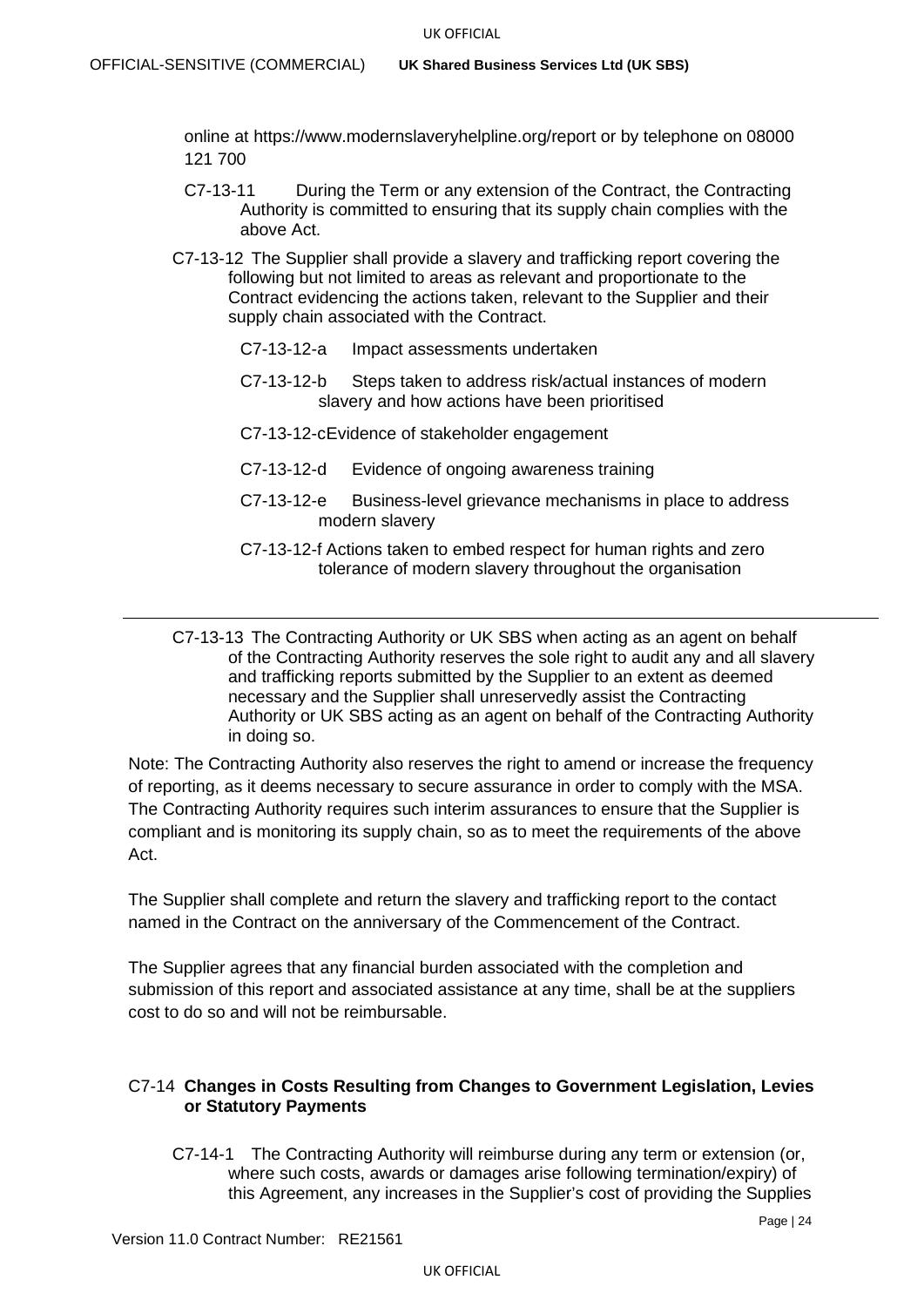& Services by reason of any modification or alteration to the Government legislation duties or levies or other statutory payments (including but not limited to National Insurance and/or VAT and/or introduction of or amendment to working time minimum wages). Subject always to open book access to the Supplier's records and always after a period of due diligence carried out by the Contracting Authority, relevant and proportionate to the value concerned.

## C7-15 **Taxation Obligations of the Supplier**

C7-15-1 The relationship between the Contracting Authority, UK SBS and the Supplier will be that of "independent contractor" which means that the Supplier is not an employee, worker, agent or partner of the Contracting Authority or UK SBS and the Supplier will not give the impression that they are.

(1.) The Supplier in respect of consideration shall at all times comply with the income tax Earnings and Pensions Act 2003 (ITEPA) and all other statues and regulations relating to income tax in respect of that consideration.

(2.) Where Supplier is liable to National Insurance Contributions (NICs) in respect of consideration received under this contract, it shall at all times comply with the Social Security Contributions and Benefits Act 1992 (SSCBA) and all other statutes and regulations relating to NICs in respect of that consideration.

(3.) The Contracting Authority may, at any time during the term, completion extension or post termination of this contract, request (Supplier) to provide information which demonstrates how Supplier complies with its obligations under tax and National Insurance Clauses (1) and (2) above or why those clauses do not apply to it.

- C7-15-2 As this is not an employment Contract the Supplier will be fully responsible for all their own tax including any national insurance contributions arising from carrying out the Services.
- C7-15-3 A request under Clause (3) above may specify the information which Supplier shall provide and the period within which that information must be provided.
- C7-15-4 In the case of a request mentioned in Clause (3) above, the provision of inadequate information or a failure to provide the information within the requested period, during any term or extension, may result in the Contracting Authority terminating the contract.
- C7-15-5 Any obligation by Supplier to comply with Clause (1) and (2) shall survive any extension, completion or termination and Supplier obligations to Indemnify the Contracting Authority shall survive without limitation and until such time as any of these obligations are complied with.
- C7-15-6 The Contracting Authority may supply any information, including which it receives under clause (3) to the commissioners of Her Majesty's Revenue and Customs for the purpose of the collection and management of revenue for which they are responsible.
- C7-15-7 If the Contracting Authority or UK SBS acting as an agent on behalf of the Contracting Authority has to pay any such tax under clauses (1) and (2) then the Supplier will pay back to the Contracting Authority or UK SBS in full, any money that the Contracting Authority or UK SBS has to pay, and they will also pay back the Contracting Authority or UK SBS for any fine or other punishment imposed on the Contracting Authority or UK SBS because the tax or national insurance was not paid by the Supplier.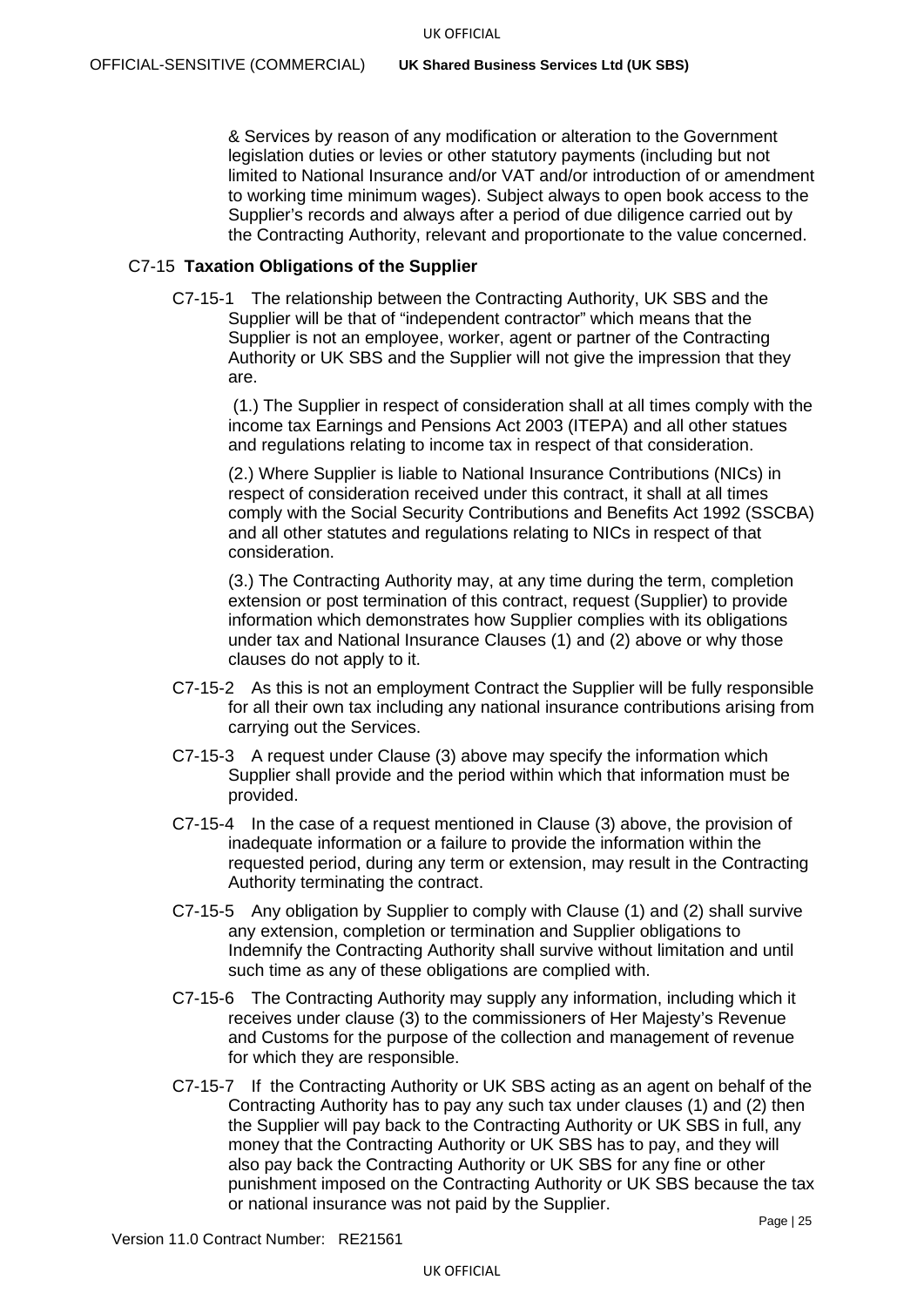OFFICIAL-SENSITIVE (COMMERCIAL) **UK Shared Business Services Ltd (UK SBS)**

C7-16 **Not applicable**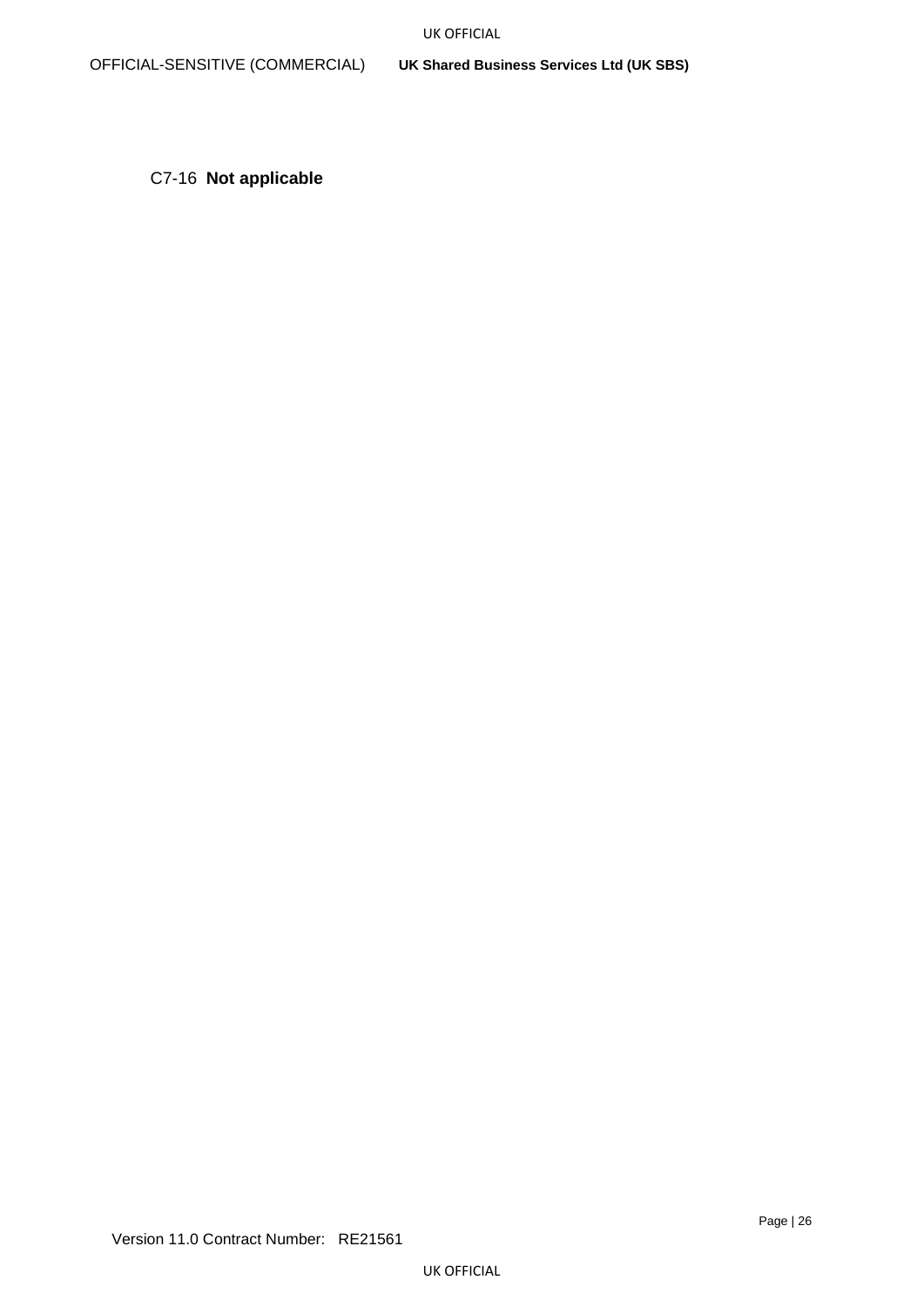# <span id="page-26-0"></span>**Schedule 1 Special Conditions**

There are no special conditions associated with this project.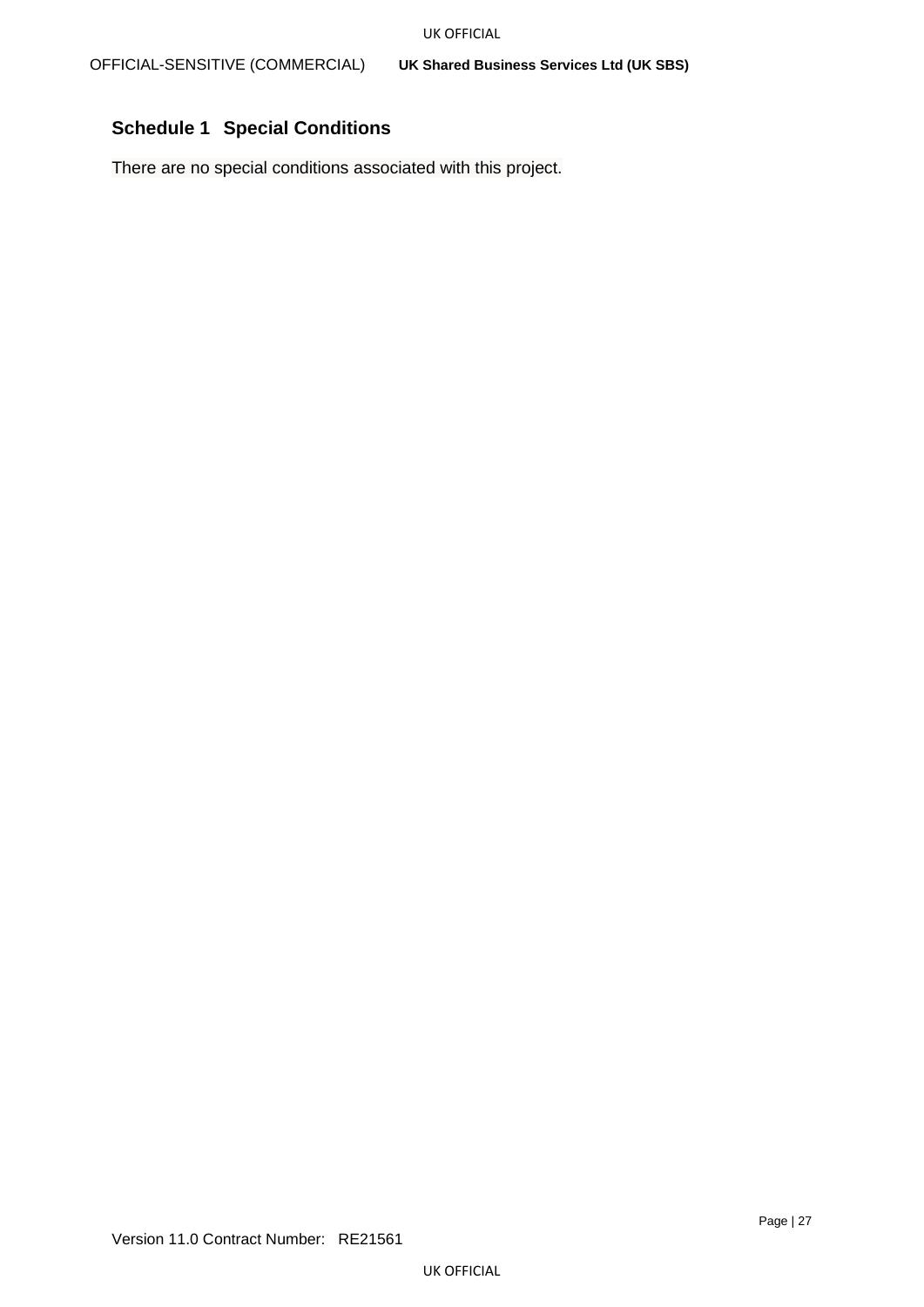# <span id="page-27-0"></span>**Schedule 2 Pro Forma Purchase Order Form**

The format of the Proforma Purchase Order will be as follows. Please note that the Purchase Order form will be submitted directly to your chosen email address on completion of the receipt of the signed contract and will contain the confirmed value of goods and services as well as the Purchase Order number that must be used for invoicing purposes.

|                                        |                                                                                                                                                                                                                                                                                                                                                                                                                                 |                                |                                                                                                                                         |            |                                                                                                    | Purchase Order#0                   |                            |
|----------------------------------------|---------------------------------------------------------------------------------------------------------------------------------------------------------------------------------------------------------------------------------------------------------------------------------------------------------------------------------------------------------------------------------------------------------------------------------|--------------------------------|-----------------------------------------------------------------------------------------------------------------------------------------|------------|----------------------------------------------------------------------------------------------------|------------------------------------|----------------------------|
| (Contracting Authority Logo)           |                                                                                                                                                                                                                                                                                                                                                                                                                                 |                                |                                                                                                                                         |            |                                                                                                    |                                    |                            |
|                                        |                                                                                                                                                                                                                                                                                                                                                                                                                                 |                                | Order                                                                                                                                   |            |                                                                                                    |                                    |                            |
|                                        |                                                                                                                                                                                                                                                                                                                                                                                                                                 |                                | <b>Order Date</b>                                                                                                                       |            |                                                                                                    |                                    |                            |
|                                        |                                                                                                                                                                                                                                                                                                                                                                                                                                 |                                | Revision                                                                                                                                |            | O                                                                                                  |                                    |                            |
|                                        |                                                                                                                                                                                                                                                                                                                                                                                                                                 |                                | <b>Revision Date</b>                                                                                                                    |            |                                                                                                    |                                    |                            |
|                                        |                                                                                                                                                                                                                                                                                                                                                                                                                                 |                                | <b>Payment Terms</b>                                                                                                                    |            |                                                                                                    | As per terms and<br>conditions     |                            |
| supplier:                              |                                                                                                                                                                                                                                                                                                                                                                                                                                 |                                | <b>CORRESPONDENCE.</b><br><b>RETURNED UNPAID</b>                                                                                        |            | PLEASE QUOTE THE PURCHASE ORDER NUMBER ON ALL<br><b>INVOICES NOT QUOTING THE PO NUMBER WILL BE</b> |                                    |                            |
| <b>Tet:</b><br>Fax                     |                                                                                                                                                                                                                                                                                                                                                                                                                                 |                                | For all purchase order queries, please contact<br>P2PAdmin@uksbs.co.uk<br>For all invoicing queries, please contact finance@uksbs.co.uk |            |                                                                                                    |                                    |                            |
| Ship to:                               | Contracting authority ship to address                                                                                                                                                                                                                                                                                                                                                                                           |                                | Invoice to:                                                                                                                             |            | <b>Contracting Authority Invoice Address</b>                                                       |                                    |                            |
| Line<br><b>Part Number/Description</b> |                                                                                                                                                                                                                                                                                                                                                                                                                                 |                                |                                                                                                                                         |            |                                                                                                    |                                    |                            |
| 1                                      |                                                                                                                                                                                                                                                                                                                                                                                                                                 | <b>Delivery</b><br><b>Date</b> | Quantity                                                                                                                                | <b>UOM</b> | <b>Unit Price</b><br>(GBP)                                                                         | <b>Tax</b>                         | <b>Net Amount</b><br>(GBP) |
|                                        |                                                                                                                                                                                                                                                                                                                                                                                                                                 |                                |                                                                                                                                         |            |                                                                                                    | <b>Total</b><br><b>Grand Total</b> |                            |
|                                        | Whenever a UK SBS Contract number is cited within the narrative description of the Purchase Order that Purchase Order is subject to the<br>Terms and Conditions relating to that Contract, otherwise, the Purchase Order is subject to the Terms and Conditions incorporated herein<br>by this reference. For a copy of the Terms and Conditions please see<br>http://www.uksbs.co.uk/services/procure/Documents/SSCPOterms.pdf |                                |                                                                                                                                         |            |                                                                                                    |                                    |                            |
| <b>Commercial In Confidence</b>        |                                                                                                                                                                                                                                                                                                                                                                                                                                 |                                |                                                                                                                                         |            |                                                                                                    |                                    |                            |
|                                        |                                                                                                                                                                                                                                                                                                                                                                                                                                 |                                | VAT Registration Number GB 618 367 325                                                                                                  |            |                                                                                                    |                                    |                            |

Page 1 of 1